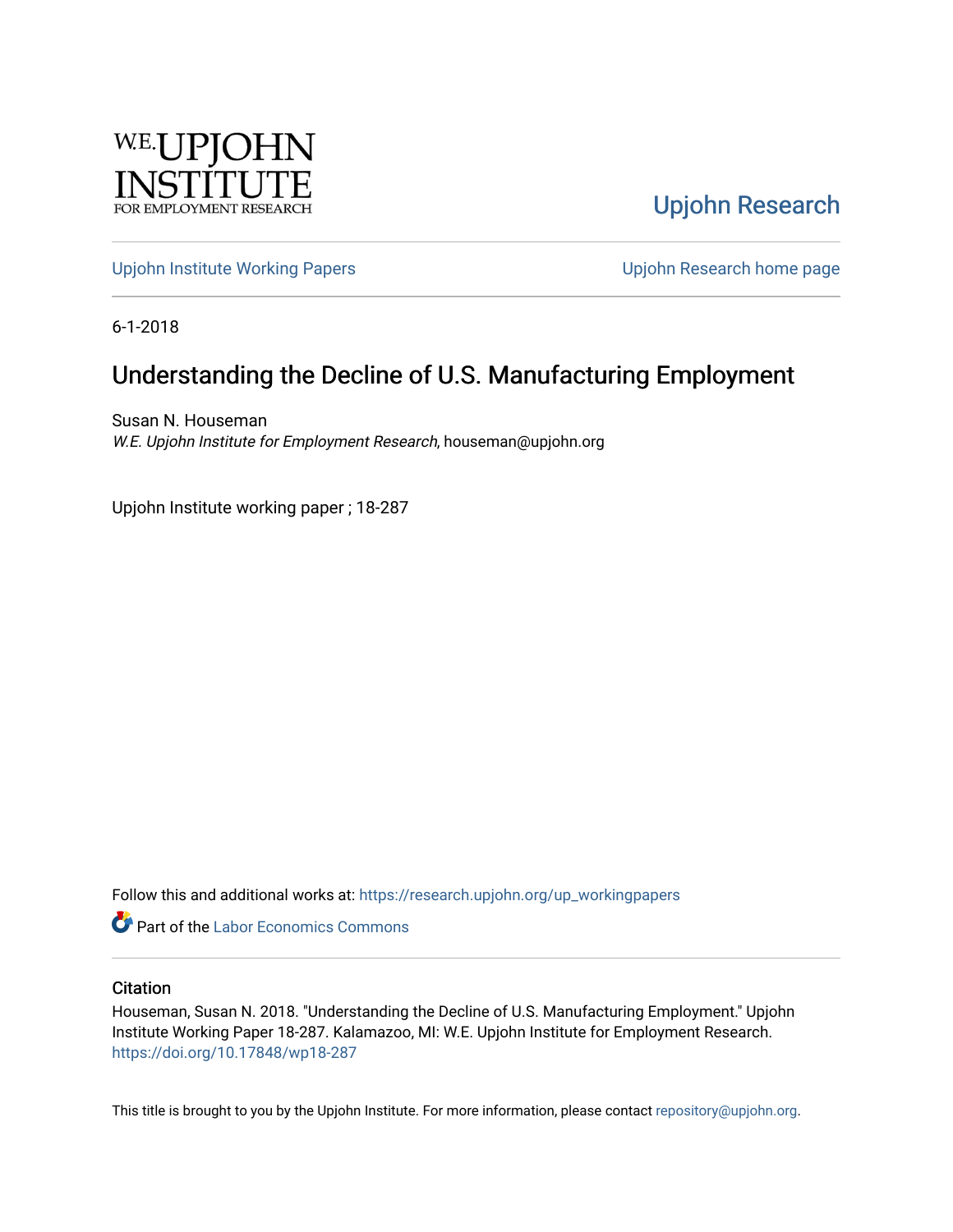## **Understanding the Decline of U.S. Manufacturing Employment**

Researching the causes and consequences of unemployment

## **Upjohn Institute Working Paper 18-287**

Susan N. Houseman *Upjohn Institute for Employment Research* e-mail: [houseman@upjohn.org;](mailto:houseman@upjohn.org) phone: (269) 395-0434

> January 2018 Revised June 2018

## **ABSTRACT**

U.S. manufacturing experienced a precipitous and historically unprecedented decline in employment in the 2000s. Many economists and other analysts—pointing to decades of statistics showing that manufacturing real (inflation-adjusted) output growth has largely kept pace with private sector real output growth, that productivity growth has been much higher, and that the sector's share of aggregate employment has been declining—argue that manufacturing's job losses are largely the result of productivity growth (assumed to reflect automation) and are part of a long-term trend. Since the 1980s, however, the apparently robust growth in manufacturing real output and productivity have been driven by a relatively small industry—computer and electronic products, whose extraordinary performance reflects the way statistical agencies account for rapid product improvements in the industry. Without the computer industry, there is no prima facie evidence that productivity caused manufacturing's relative and absolute employment decline. This paper discusses interpreting labor productivity statistics, which capture many factors besides automation, and cautions against using descriptive evidence to draw causal inferences. It also reviews the research literature to date, which finds that trade significantly contributed to the collapse of manufacturing employment in the 2000s, but finds little evidence of a causal link to automation.

## **JEL Classification Codes:** J21, F66, J24

**Key Words:** manufacturing, productivity, price deflators, trade, offshoring, outsourcing, automation

**Acknowledgments:** An earlier version of this paper was prepared for the conference on "Restoring American Economic Dynamism," Museum of Finance, New York, November 28, 2017, and for the "Manufacturing Forum," Economic Policy Institute, Washington, DC, January 12, 2018. I am indebted to Tim Bartik, Larry Mishel, Chad Syverson, and participants at those conferences for input on this work and to Lillian Vesic-Petrovic for research assistance.

*Upjohn Institute working papers are meant to stimulate discussion and criticism among the policy research community. Content and opinions are the sole responsibility of the author.*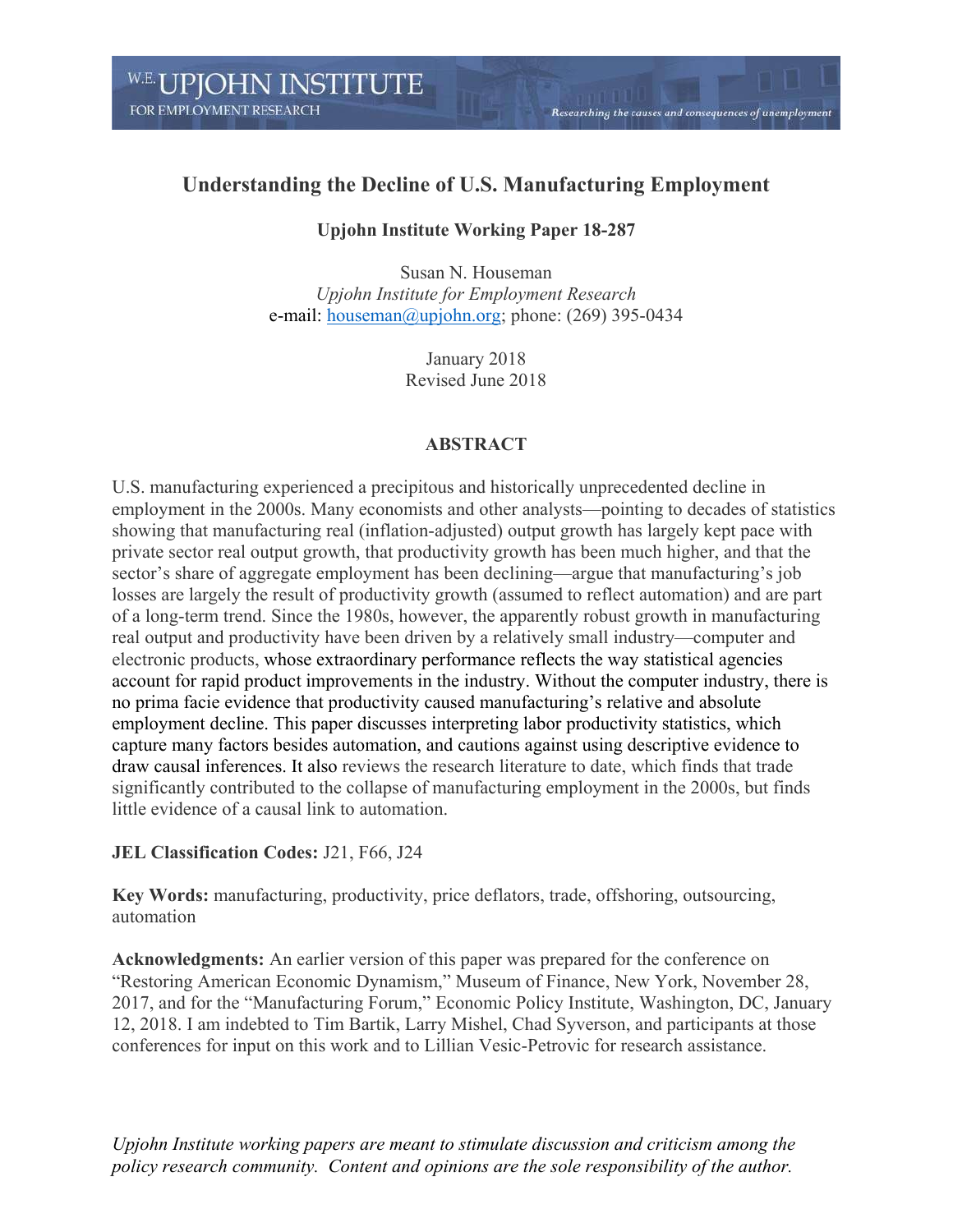The manufacturing sector experienced a precipitous and historically unprecedented decline in employment in the 2000s, which coincided with a surge in imports, weak growth in exports, and a yawning trade deficit. The plight of U.S. manufacturing featured prominently in the 2016 presidential election, with candidates Donald Trump and Bernie Sanders arguing that globalization had severely damaged U.S. factories. This argument resonated in many American communities and may have played a role in the election of President Trump. Making good on campaign promises, the president pulled out of the Trans-Pacific Partnership agreement, proposed renegotiating the North American Free Trade Agreement, and has begun levying tariffs on imports, raising concerns about a trade war.

Countering this view, many economists, policymakers, and pundits cite manufacturing output and productivity statistics to assert that American manufacturing has never been stronger. They point out that although manufacturing employment had been relatively stable before 2000, its share of U.S. employment had been in decline for decades. Often making analogies to the agricultural sector, they contend that automation, not globalization, largely explains manufacturing's relative employment declines and steep job losses in recent years. 1

This perspective often is presented as the consensus view among economists and taken as fact in media reports. Typical is a *New York Times* article published in late 2016 in which reporter Binyamin Appelbaum asserts, "From an economic perspective . . . there can be no revival of American manufacturing, because there has been no collapse. Because of automation, there are far fewer jobs in factories. But the value of stuff made in America reached a record high in the first quarter of 2016, even after adjusting for inflation."

<sup>1</sup> See, for example, Lawrence and Edwards (2013), Muro (2016), and DeLong (2017). Atkinson et al. (2012, pp. 27–28) includes a long list of notable economists and policymakers who subscribe to this view.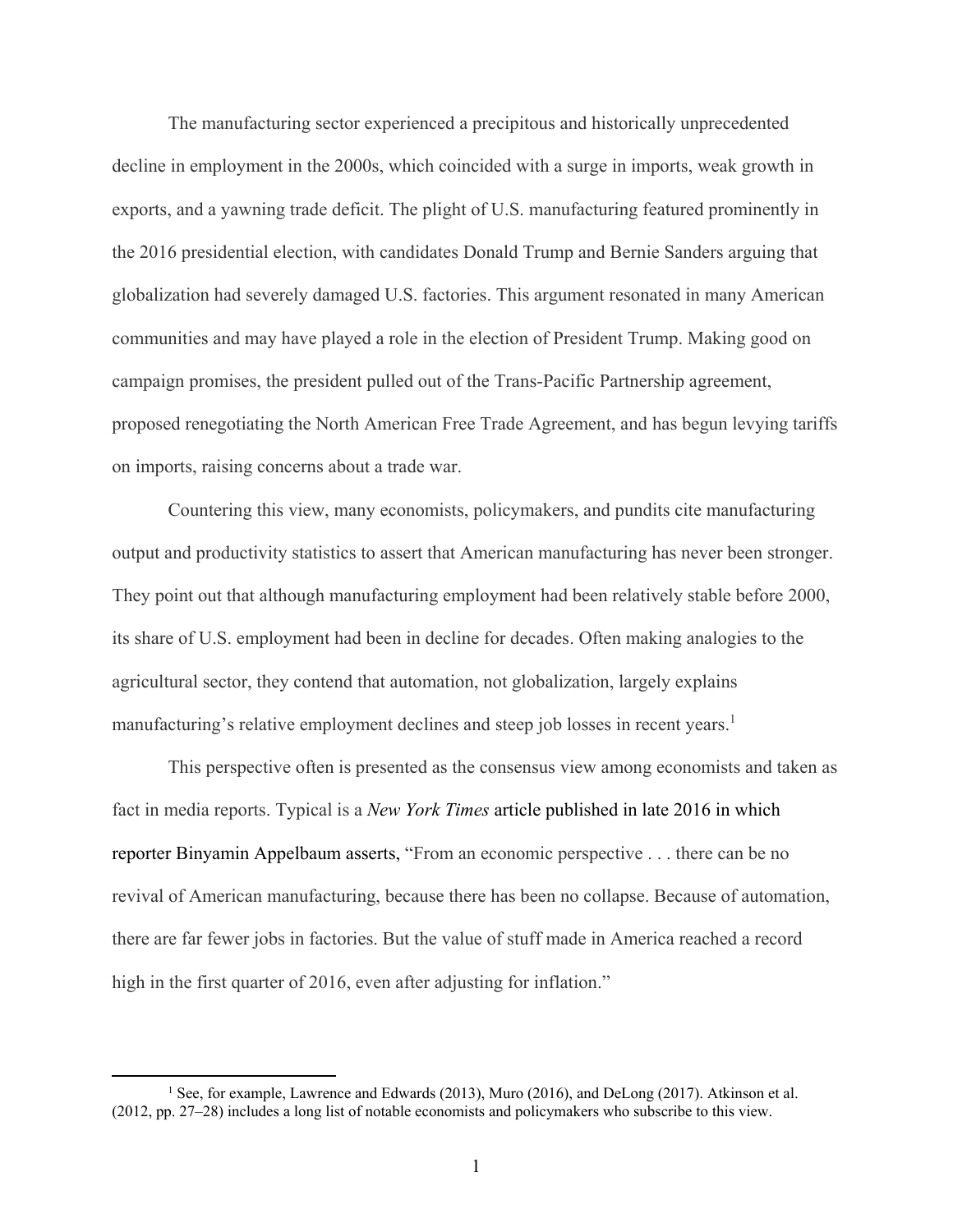Regardless of whether the view represents a consensus, it reflects a misreading of the data and research evidence. The apparently robust growth in manufacturing inflation-adjusted (real) output and productivity are driven by a relatively small sector—computers and electronic products, which account for only about 13 percent of value-added in manufacturing. Without the computer and electronic products industry (hereafter referred to simply as "the computer industry"), real value-added or GDP growth in manufacturing was less than half that of the private sector average from 1979 to 2000, and only 12 percent in the 2000s. And without the computer industry, manufacturing labor productivity generally has been no higher or only somewhat higher than that of the private sector.

The computer industry, in turn, is an outlier and statistical anomaly. Its extraordinary output and productivity growth reflect the way statistical agencies account for improvements in selected products produced in this industry, particularly computers and semiconductors. Rapid productivity growth in this industry—and by extension the above-average productivity growth in the manufacturing sector—has little to do with automation of the production process. Nor is extraordinary real output and productivity growth an indicator of the competitiveness of domestic manufacturing in the computer industry; rather, the locus of production of the industry's core products has shifted to Asia.

Manufacturing's declining employment share has mirrored its declining share of output (nominal GDP) and to a large degree reflects the fact that, in most manufacturing industries, there has been relatively little growth in the amount of goods made in American factories for the past 40 years. The recent precipitous decline in manufacturing employment is a distinct phenomenon, and a growing body of research examines whether—and the extent to which international trade can explain it. Although none of the studies comprehensively examine the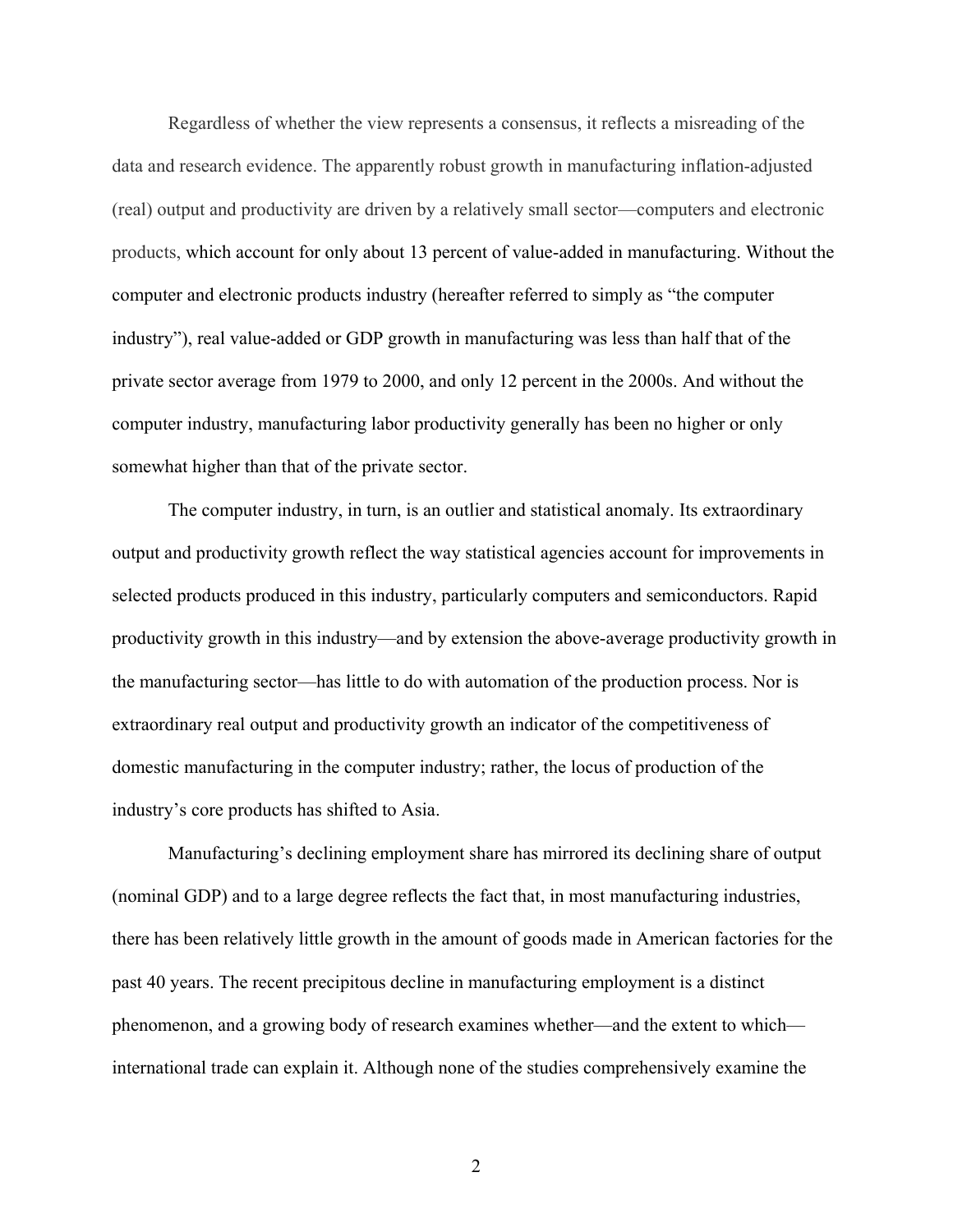various mechanisms by which trade and the broader forces of globalization may impact employment, collectively they find that trade has played a significant role in the collapse of U.S. manufacturing employment in the 2000s. In contrast, research to date finds little support for the hypothesis that automation was responsible for the sudden decline.

In the remainder of the paper, I elaborate on these points. I close with a brief discussion of the consequences of the large job losses in manufacturing for workers and regional economies and consider lessons for policy.

### **THE COLLAPSE OF MANUFACTURING EMPLOYMENT IN THE 2000s**

Figure 1 depicts employment in the manufacturing sector from 1947 to 2016 and the number of manufacturing establishments from 1977 to 2014.<sup>2</sup> Manufacturing employment trended upward in the years following World War II, peaking at over 19 million in 1979. From 1979 to 1989, the year of the next business cycle peak, manufacturing shed 1.4 million jobs, or 7.4 percent of its base. The job losses were concentrated in the primary metals and textile and apparel industries. The oil price hikes of the 1970s and early 1980s dampened demand for steel at a time when developing countries were expanding capacity. The resulting excess global capacity led to downsizing in the United States and other advanced economies. The declines in apparel and textiles reflected the shift in production in these labor-intensive industries to developing countries.

<sup>&</sup>lt;sup>2</sup> Changes in industry classification systems, particularly the shift from the Standard Industrial Classification (SIC) system to the North American Classification System (NAICS) implemented in the late 1990s or early 2000s (depending on the data series), have made historical analysis of trends in manufacturing and other sectors difficult. The Bureau of Economic Analysis recently constructed a consistent time series for industries or sectors from 1947 to the present for data on employment (breakdowns for manufacturing industries since 1977), nominal and real GDP, and GDP price deflators. Most of the analyses in this paper make use of this consistent time series. The number of manufacturing establishments plotted in Figure 1 comes from the Census Bureau's Business Dynamics Statistics.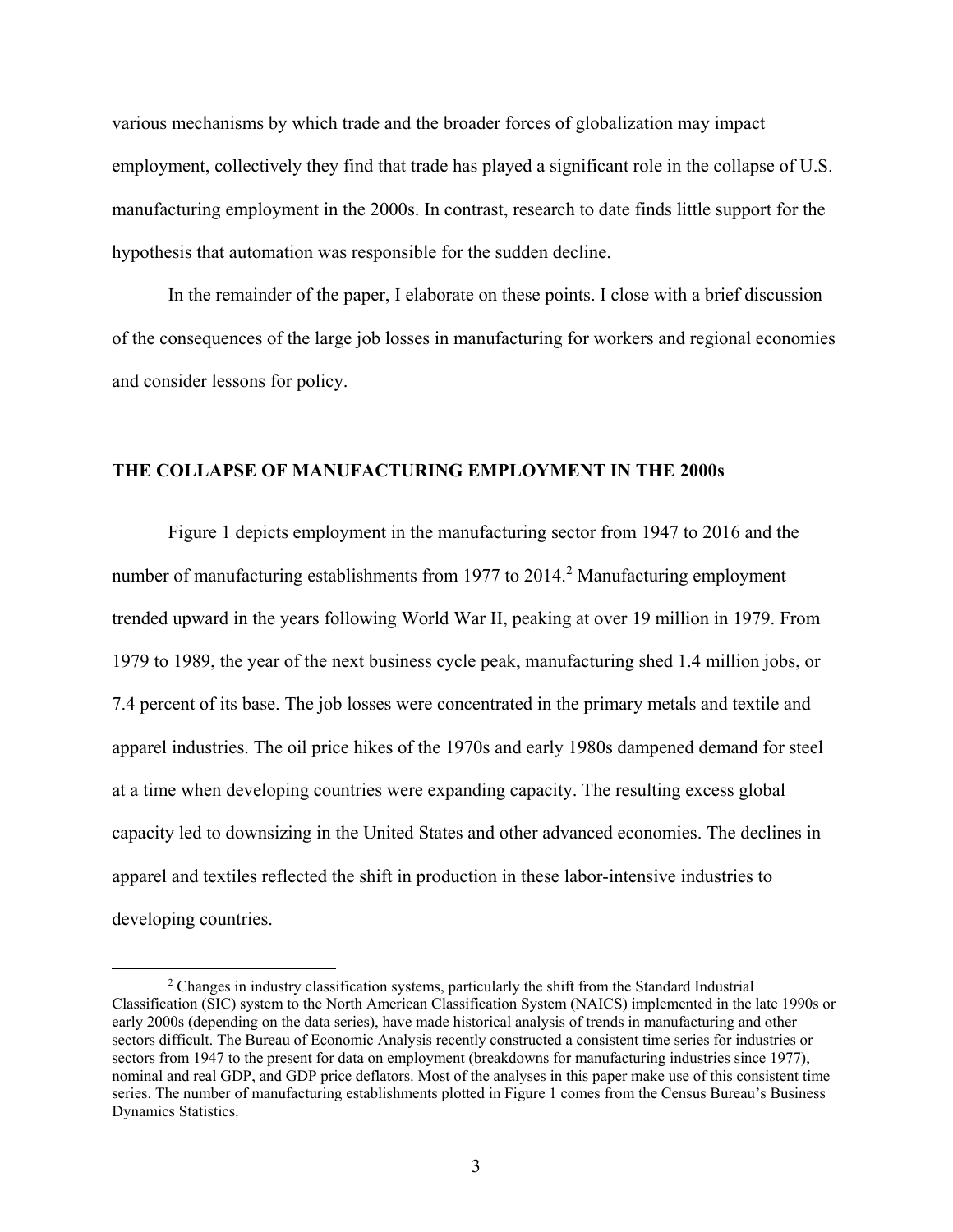Employment in manufacturing was relatively stable in the 1990s. Although measured employment declined by about 700,000, or 4 percent, from 1989 to 2000, the net decline in jobs can be entirely explained by the outsourcing of tasks previously done in-house. For example, the number of temporary help workers assigned to manufacturers increased by an estimated one million over the period. Although these workers are the legal employees of temporary help agencies and so are counted in the services sector, they work in the factories side-by-side with manufacturing employees. Had these workers been counted in manufacturing, manufacturing employment would have risen by an estimated 1.3 percent rather than declining (Dey, Houseman, and Polivka 2012).

Evidence suggests that other types of domestic outsourcing, although not well measured, partly explain the decline in manufacturing employment since World War II. Berlingieri (2014) estimates that domestic outsourcing accounted for 25 percent of manufacturing's employment decline from 1948 to 2002. Although manufacturers have continued to outsource in the 2000s, this factor likely has played a relatively small role in the recent declines in manufacturing employment (Dey, Houseman, and Polivka 2012, 2017).

The precipitous decline in manufacturing employment in the 2000s is historically unprecedented. Between the business cycle peaks of 2000 and 2007, manufacturing employment declined by 3.4 million, or 20 percent. Although employment in manufacturing, a cyclically sensitive sector, often drops sharply during recessions, the early 2000s marked the first period in which employment in the sector did not entirely or largely recover during the subsequent expansion. Manufacturing employment was hard-hit again during the Great Recession of 2008– 2009, rebounding only slightly during the ensuing recovery. From 2007 to 2016, manufacturing employment declined on net by 1.5 million. In total, since 2000, manufacturing employment has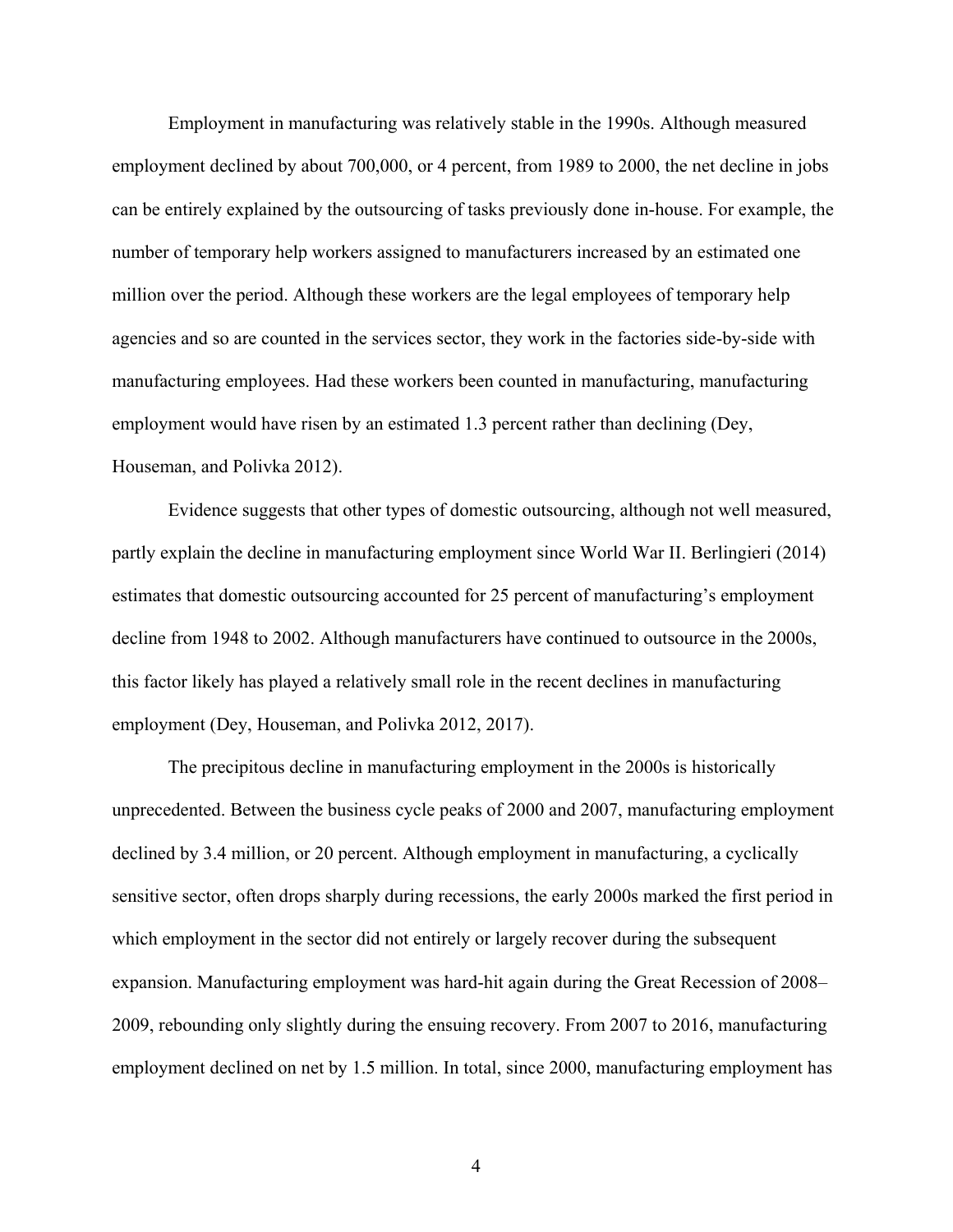fallen by nearly 5 million, or by over 28 percent. Unlike the declines experienced in the 1980s, the job losses have been broad-based, affecting all industries. Widespread plant closures accompanied the employment declines. As shown in Figure 1, from 2000 to 2014, the number of manufacturing establishments dropped by more than 78,000, a 22 percent decline.

Not only was the sharp decline in manufacturing employment historically unprecedented in the United States, the magnitude of the decline was unique among the world's leading manufacturing economies, according to an analysis by the U.S. International Trade Commission (Benedetto 2018). Over the 1998 to 2014 period, manufacturing employment significantly expanded in China and in South Korea. Although manufacturing employment shrank by almost 9 percent in Germany during this period, the drop was far less than in the United States and, Benedetto notes, was accompanied by a 4.8 percent decrease in the German working age population. Among the five leading manufacturing economies, only Japan experienced a similar percentage decline in manufacturing employment as the United States, but its working age population declined by over 9 percent over the period—in contrast to the United States, where the working age population grew by more than 16 percent.

#### **THE PUZZLE**

Reflecting stable or declining employment in the manufacturing sector, the share of U.S. private sector employment in manufacturing has dropped steadily, and relative declines have been particularly prominent since the 1980s. Manufacturing employment as a share of private sector employment peaked at 35 percent in 1953; by 2016, that share had fallen to just under 10 percent. Manufacturing's share of private sector GDP has experienced a parallel decline: manufacturing's contribution to private sector GDP peaked at 33 percent in 1953, and by 2016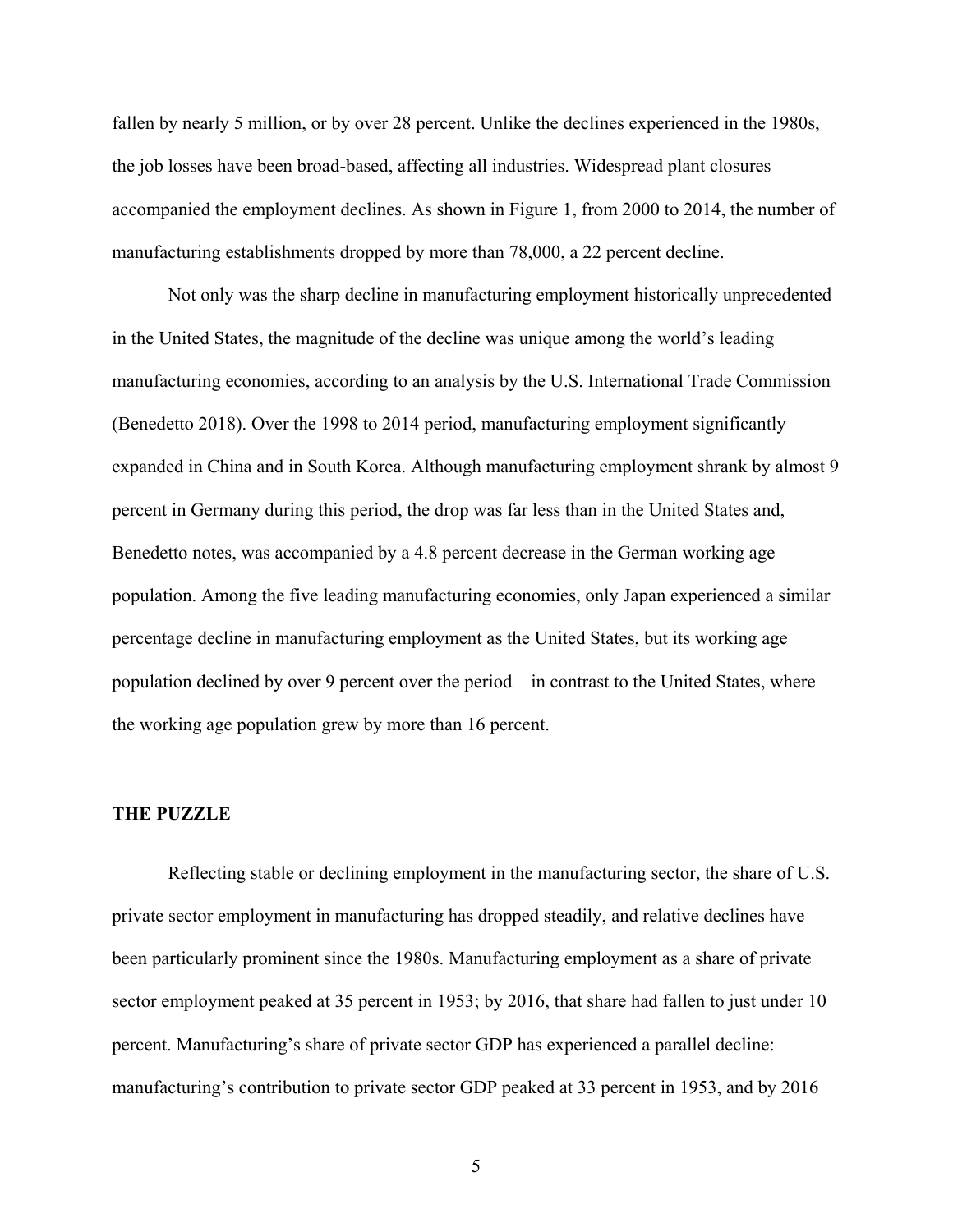its share was just 13 percent. The trends in these shares are depicted in the right scale of Figure 2. Together, they suggest that performance in the manufacturing sector has been weak relative to the rest of the economy.

Figure 2 also depicts indices of real GDP for the private sector and for manufacturing (left scale). Although manufacturing output is more cyclically sensitive than the average for the private sector, real GDP growth in manufacturing has largely kept pace with that of the private sector overall. This fact is somewhat paradoxical in view of manufacturing's declining employment and GDP shares. Only since the Great Recession has real GDP growth been considerably slower in manufacturing than in the aggregate economy.

If real GDP growth for manufacturing has kept pace with real GDP growth in the aggregate economy yet manufacturing's share of private sector GDP is falling, then it must be the case that the average price growth of manufactured goods has been slower than the average price growth for the goods and services produced in the economy. Figure 3, which displays an index of GDP price deflators for manufacturing and for the private sector, confirms this pattern. The slower growth in price deflators for manufacturing is evident since about 1980. In addition, if real GDP growth has kept pace with real GDP growth in the aggregate private sector yet manufacturing's share of private sector employment is falling, it follows that labor productivity growth is higher in manufacturing than the average for the private sector.

## **RECONCILING MANUFACTURING'S DECLINING SHARES WITH ROBUST OUTPUT GROWTH: THE PREVAILING NARRATIVE**

Manufacturing's declining share of private sector employment results because manufacturing employment is growing more slowly than the aggregate private sector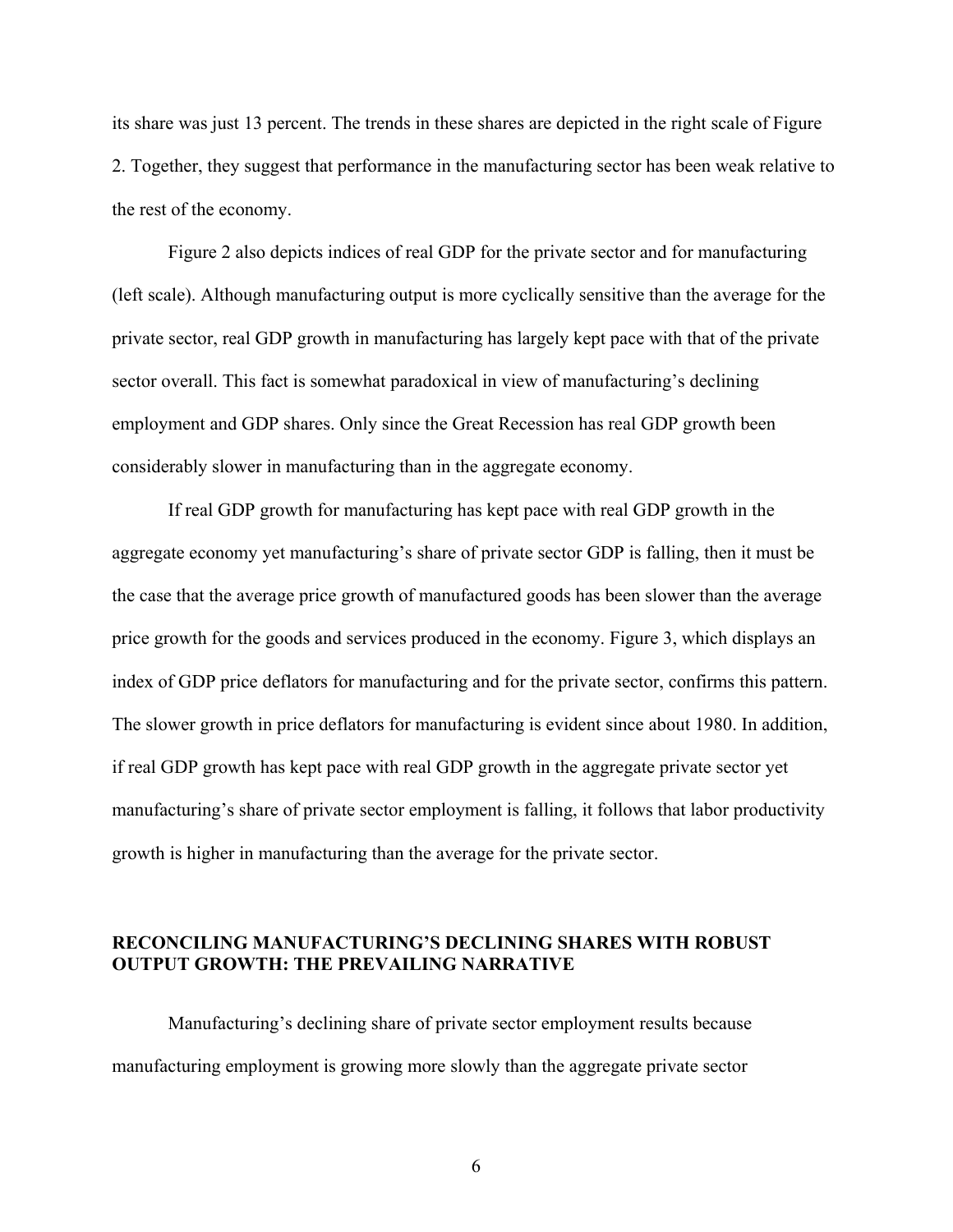employment. Using the fact that labor productivity is defined as output per unit labor, these differential growth rates can be expressed by the following identity:

(1) 
$$
\Delta ln(L_T) - \Delta ln(L_M) = (\Delta ln(GDP_T) - \Delta ln(GDP_M)) - (\Delta ln(Prd_T) - \Delta ln(Prd_M))
$$

In an accounting sense, the difference in the growth rates of labor employed in the aggregate private sector and in manufacturing (*L<sup>T</sup>* and *LM*) is equal to the difference in the growth rates of real GDP less the difference in the growth rates of labor productivity. If manufacturing's real GDP growth rate is approximately the same as the average for the private sector, as indicated in Figure 2, then all, or virtually all, of manufacturing's declining employment share is accounted for by higher labor productivity growth.

Although research economists widely recognize that such accounting identities and other descriptive evidence cannot be used to infer causality, many have taken it as strong prima facie evidence that higher productivity growth in manufacturing—implicitly or explicitly assumed to reflect automation—has largely caused the relative and absolute declines of manufacturing employment. Even when some role for trade is recognized, it is deemed small, and the decline is taken as inevitable (e.g., DeLong 2017).

Yet productivity growth, which is necessary for improvements in living standards, does not by itself cause employment declines. Productivity growth should lead to higher inflationadjusted wages, and higher productivity growth in manufacturing should lead to declining prices for manufactured goods relative to other goods and services. This, in turn, stimulates demand for manufactured products. To meet higher demand for their products, manufacturers produce more—potentially fully (or more than fully) offsetting the adverse effects of higher labor productivity on employment. To reconcile higher manufacturing productivity growth with declining relative and absolute employment, therefore, it must also be the case that consumer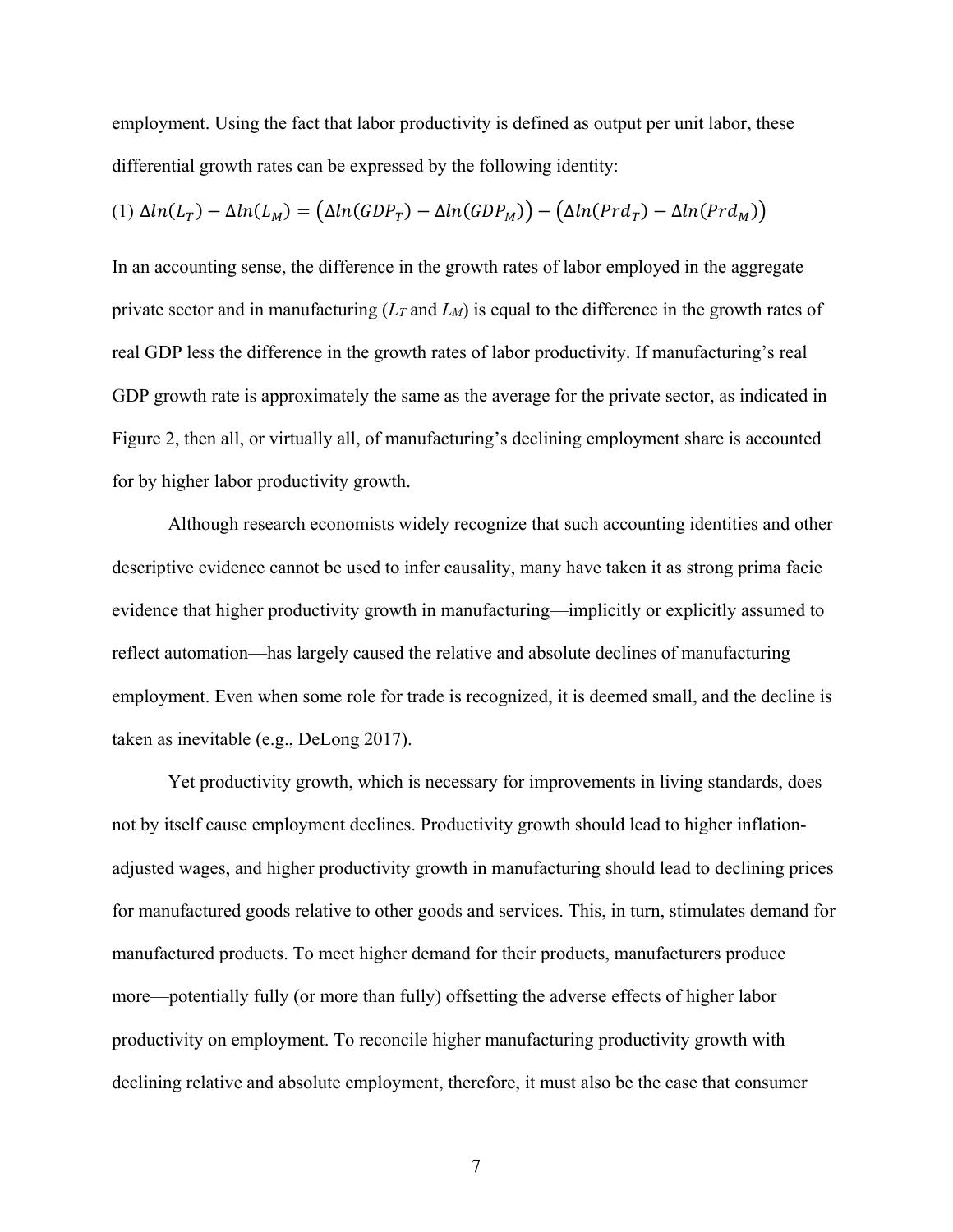demand for manufactured goods is limited and so not very responsive to the declining prices. Analogies are often made to agriculture, where people's food consumption is limited and where mechanization has displaced most farm workers.

#### **AN ALTERNATE RECONCILIATION: MEASUREMENT ISSUES**

The arguably anomalous patterns depicted in Figure 2—sharply declining manufacturing share of GDP coupled with robust growth in real GDP in manufacturing—imply that price inflation is much lower in manufacturing than in the aggregate economy. One might suppose that there is something unusual about price deflators in manufacturing. Indeed, the apparently strong growth in real manufacturing output is driven by the computer and electronic products industry and reflects the fact that price deflators for certain key products in the industry, namely computers and semiconductors, are adjusted to reflect rapidly improving product quality. For much of the recent past, these price deflators have been sharply declining. Although the computer industry has accounted for less than 15 percent of value-added in manufacturing throughout the period, it has an outsized effect on measured real output and productivity growth in the sector, skewing these statistics and giving a misleading impression of the health of American manufacturing.<sup>3</sup>

Figure 3 depicts price indices used to deflate private industry and manufacturing GDP. Figure 4 shows price indices for private industry and manufacturing, omitting the computer industry, and for the computer industry by itself.<sup>4</sup> The price index for the computer industry rises

<sup>&</sup>lt;sup>3</sup> The discussion on the computer industry here and below follows analysis in [Houseman, Bartik,](http://research.upjohn.org/up_press/232/) and [Sturgeon](http://research.upjohn.org/up_press/232/) (2015).

<sup>&</sup>lt;sup>4</sup> In the late 1990s, the BEA began using chained indexes for its real output and price indices in lieu of fixed-weight, constant dollar indices. The chained indices effectively allow the composition of the basket of goods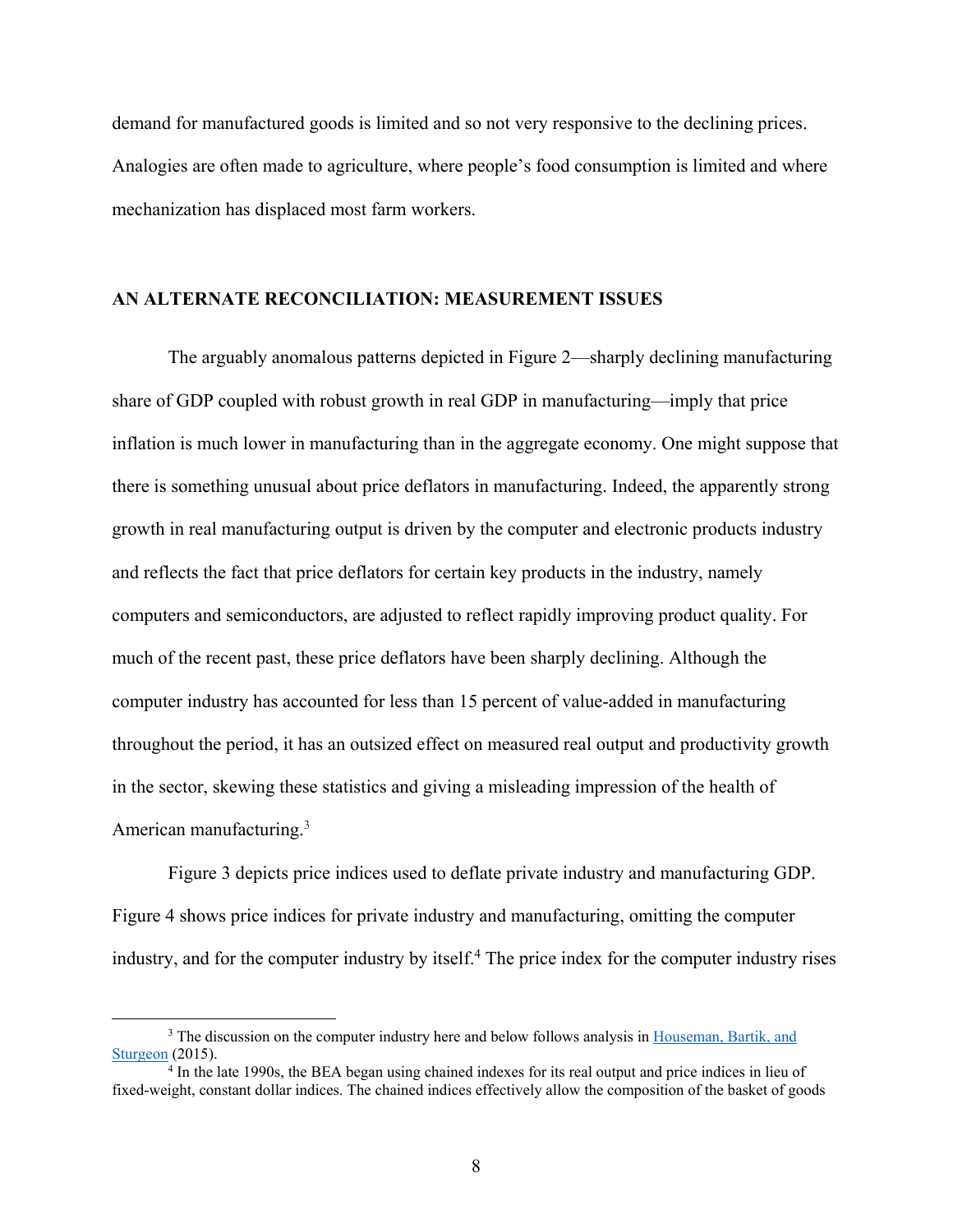until 1968 and falls thereafter, with particularly steep declines in the 1990s.<sup>5</sup> Without the computer industry, the price indices for the private sector and manufacturing display similar trends. Although price inflation for manufacturing without computers has been somewhat lower than the average for the private sector in some years—most notably in the early 1980s and early 2000s—overall the differences are small.

Figure 5 displays indices of real GDP in the private sector and manufacturing, as published and omitting the computer industry. Unsurprisingly, omitting the computer industry has little effect on measured real GDP growth in manufacturing initially. From 1947 to 1979, the average real growth of manufacturing was 99 percent of that of real GDP growth in the private sector; omitting the computer industry from each, the rate of real output growth in manufacturing falls to 94 percent of the private sector average growth. The computer industry, however, has had large effects on measured real GDP in manufacturing since the 1980s, reflecting the rapid development of semiconductor and computer technology. From 1979 to 2000, measured real GDP growth in manufacturing was 97 percent of the average for the private sector; when the computer industry is dropped from both series, manufacturing's real GDP growth rate is just 45 percent that of the private sector average.

Output growth substantially slowed in both manufacturing and the private sector in the 2000s. In the published series displayed in Figure 2, real output growth in manufacturing was somewhat higher in manufacturing than in the private sector between the business cycle peaks of

and services to change smoothly over time. Although they avoid biases associated with the old fixed-weight indices, they are computationally more difficult to work with. To back out the computer industry from aggregate price indices and real GDP measures using published data, I employ a Törnqvist index, as described in [Houseman, Bartik,](http://research.upjohn.org/up_press/232/)  [and Sturgeon](http://research.upjohn.org/up_press/232/) (2015, p. 157).

<sup>5</sup> Whelan (2000) notes that in the mid-1980s the Bureau of Economic Analysis began to apply hedonic methods developed by economist Zvi Griliches to construct price deflators for computers. The application of this method, which endeavors to account for the value buyers attach to product quality changes, led to more rapid declines in their price deflators.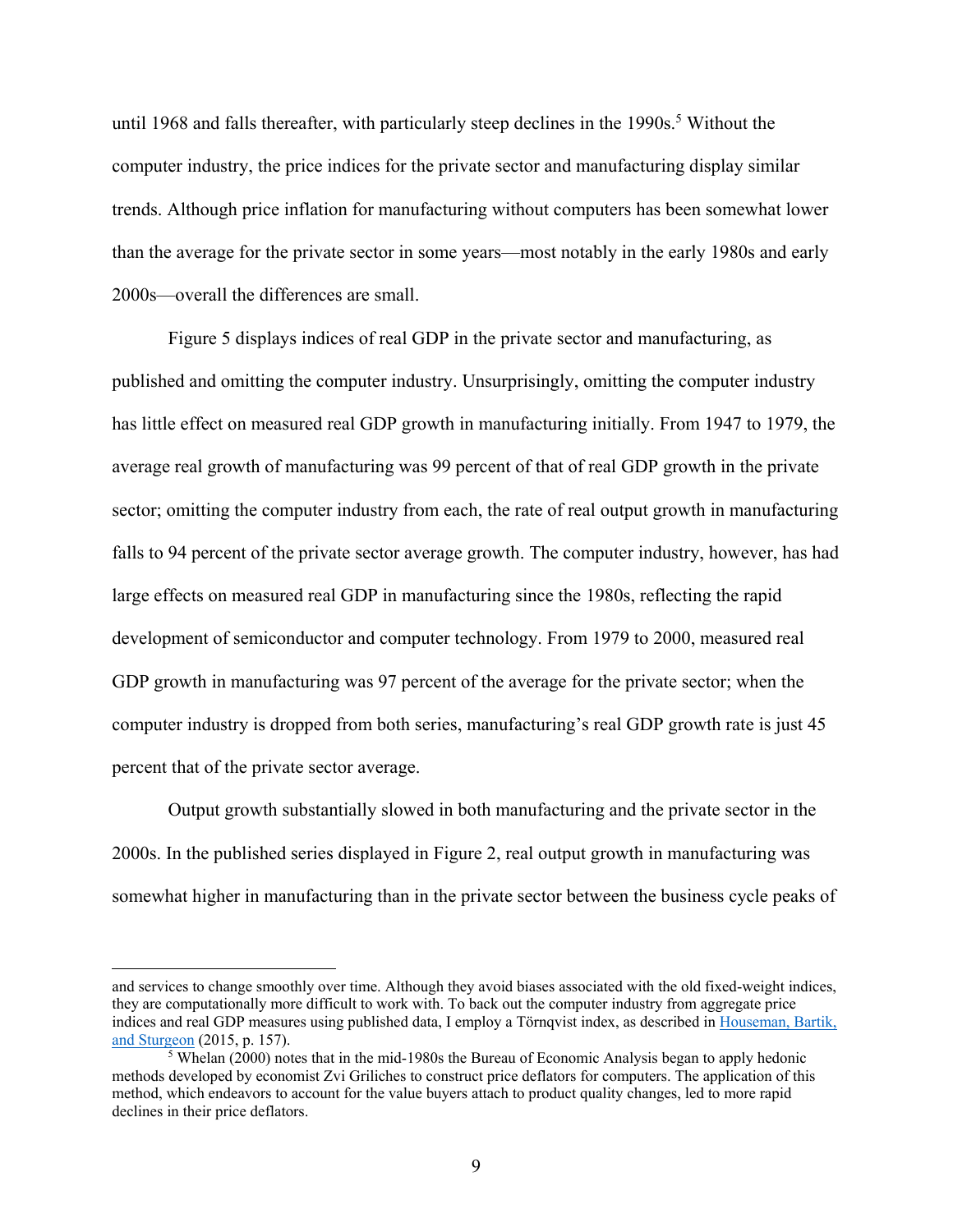2000 and 2007; netting out the computer industry from both series, real output growth in manufacturing was about 60 percent that in the private sector. Interestingly, without the computer industry, the average rate of real GDP growth in manufacturing was approximately the same over the 2000–2007 period, 1.4 percent per year, as it had been over the 1979–2000 period. While most manufacturing industries experienced lower and in some cases negative real GDP growth in the early 2000s, this was counterbalanced by especially large increases in real GDP growth in the transportation and, to a lesser degree, chemicals industries. I discuss the special case of the motor vehicles industry during this period further below.

Since the Great Recession, real output growth in manufacturing has been noticeably lower than average private-sector real output growth. Just as, in prior years, rapidly declining computer industry price deflators were responsible for the fact that manufacturing's output growth largely kept pace with that in the aggregate economy, a dramatic slowing of the decline in these price deflators and, correspondingly, of real output growth in the computer industry, significantly contributed to the differential growth rates between manufacturing and the aggregate private sector since the last recession.<sup>6</sup> In published statistics, whereas private sector output was about 11 percent higher in 2016 compared to 2007, manufacturing output was approximately the same. Netting out the computer industry, manufacturing output was more than 6 percent lower in 2016 than in 2007.

Over the entire 2000–2016 period, real GDP growth in manufacturing was 63 percent of the average private sector growth. Omitting the computer industry from each series,

<sup>6</sup> Byrne, Oliner, and Sichel (2015) detail the slowdown in the decline of the semiconductor industry's price deflators, and Schmalensee (2018) shows the contribution the computer industry to manufacturing's lower labor productivity growth during the period.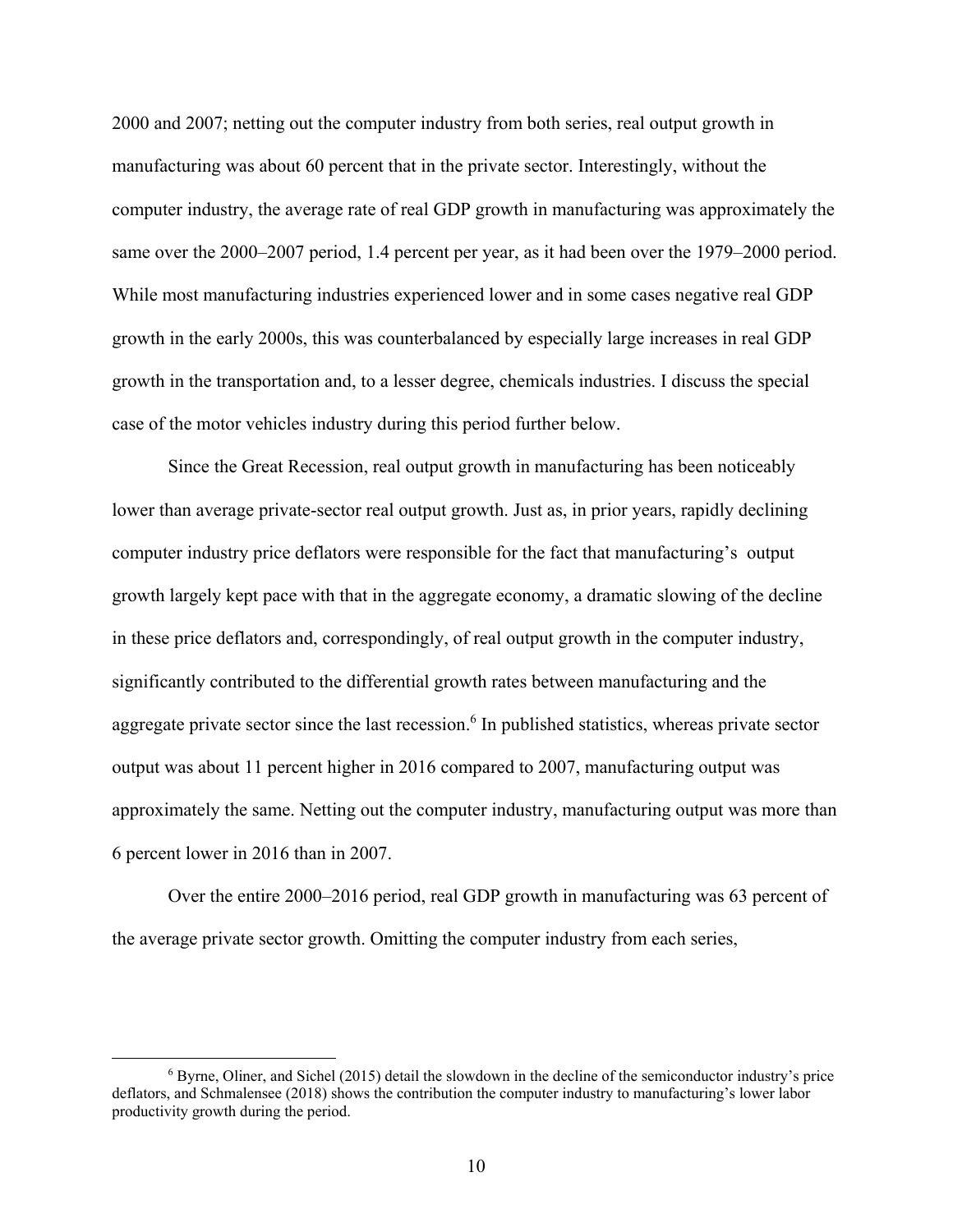manufacturing's measured real output growth is near zero (about 0.2 percent per year) and just 12 percent of the average for the private sector in the 2000s.

Figure 6 repeats the series displayed in Figure 5 that omit the computer industry and adds real output growth for the computer industry. The figure illustrates why this industry has such an outsized effect on measured real output growth in manufacturing. Real GDP growth in the computer industry is a different order of magnitude than that for either the private sector or the manufacturing industry series, which omit the computer industries and appear as near horizontal lines along the x-axis because of the different scale needed on the y-axis to accommodate the extraordinary growth in the computer industry. From 1977, the base year in this graph, to 2016 real output in the private sector less computers grew by 169 percent, real output in manufacturing less computers grew by 45 percent, while real output in the computer industry increased by 19,257 percent.

## **WHAT EXPLAINS THE EXTRAORDINARY OUTPUT GROWTH IN THE COMPUTER AND SEMICONDUCTOR INDUSTRY?**

As indicated earlier, the answer to the question of what explains the large and sustained growth in computers and semiconductors lies in the way that the statistical agencies, through the construction of price indices, account for the rapid technological advances in the products produced in this industry. The semiconductors embedded in our electronics are much more powerful today than they were a decade or even a year ago. Likewise, the computers and related devices that consumers and businesses buy today have much greater functionality than in the past. If, for example, buyers are willing to pay 15 percent more for a new computer model that boasts greater speed and more memory than last year's model, then 100 of the new computers would be the equivalent of 115 of the previous year's model. The rapid output growth in this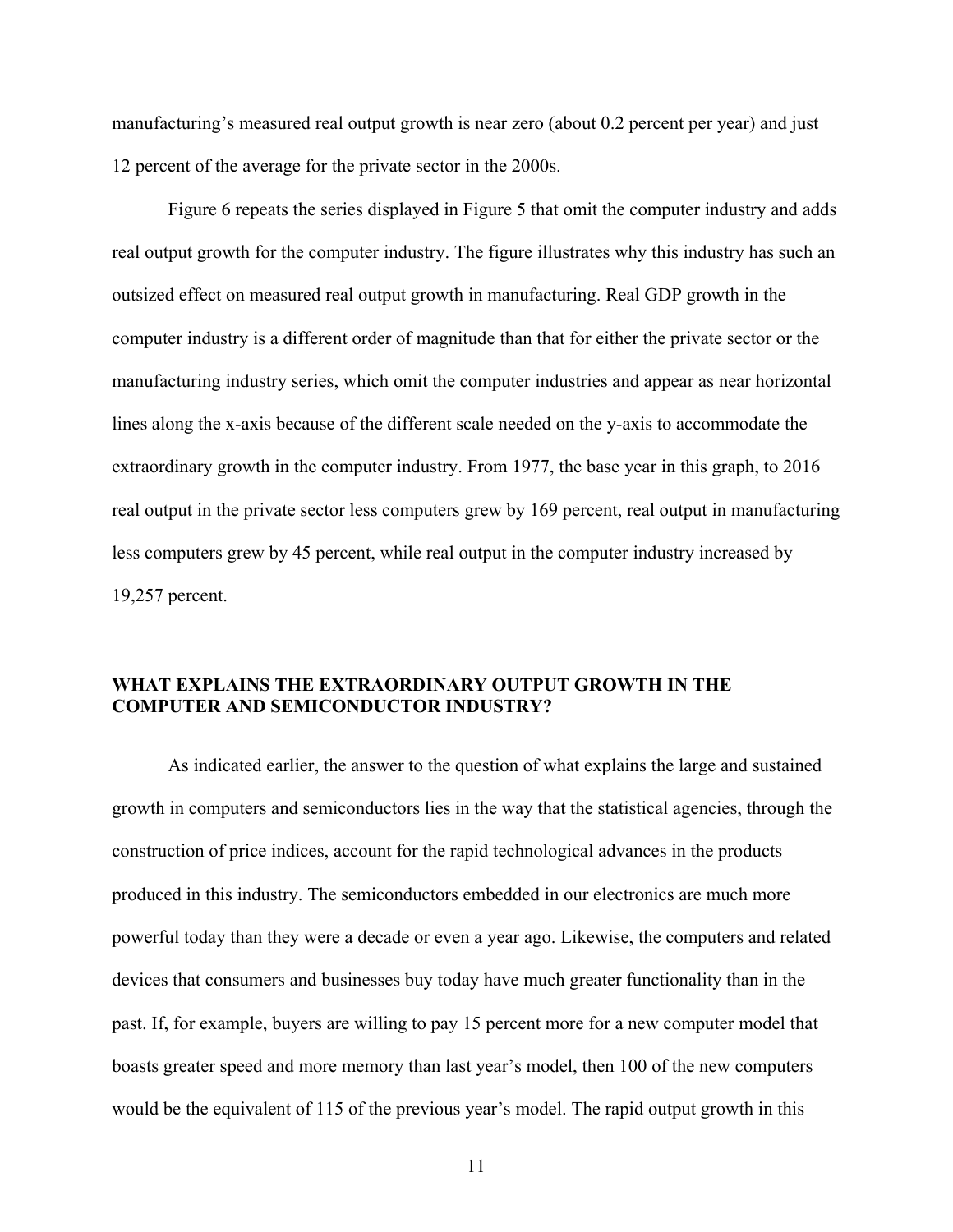industry does not necessarily imply that American factories are producing many more computers, semiconductors, and related products—they may be producing less. Instead, it reflects the fact that the quality of the products produced is better than in the past. The statistical agencies adjust price deflators for other products, such as autos, for changes in quality. However, the effects of quality adjustment in other industries on aggregate statistics, to date, have generally been small compared to those of the computer industry.

It follows that the rapid productivity growth accompanying output growth in the computer industry has little if anything to do with automation: production of computers and semiconductors has been automated for many years. Rather, rapid productivity growth in the industry—and, by extension, the above-average productivity growth in manufacturing—largely reflects improvements in high-tech products.

Nor is the rapid growth in measured computer and semiconductor output a good indicator of the international competitiveness of domestic manufacturing of these products. As detailed in Houseman, Bartik, and Sturgeon (2015), the locus of production of these products has been shifting to Asia, and the large employment losses in this industry reflect offshoring and foreign competition.

It should be emphasized that the statistical agencies are correct to adjust prices for improvements in product quality. The adjustments, however, can be highly sensitive to methodology and idiosyncratic factors. A change in Intel's pricing strategy for older-generation semiconductors is partly responsible for the slowdown, as explained in Byrne, Oliner, and Sichel (2015). The slowdown in the rate at which price deflators are falling has sparked a debate over whether the size of the quality adjustments for the computer and semiconductor industry has been too great or too little. Because these adjustments potentially have large effects at both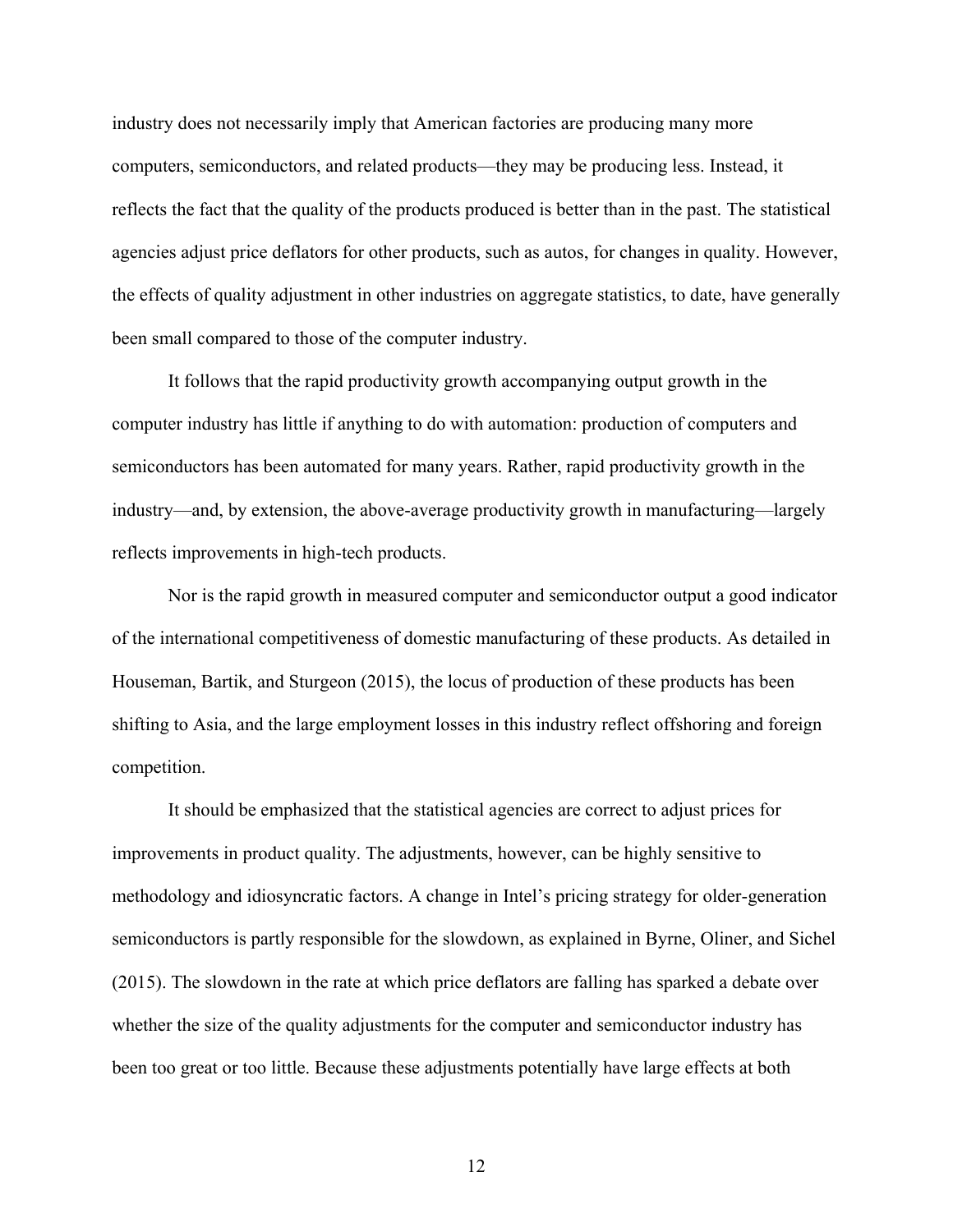industry and aggregate levels on measured real output and productivity growth, it is an important area for future research.

Such quality adjustment, however, can make the numbers difficult to interpret. Because the computer industry, though small in dollar terms, skews the aggregate manufacturing statistics and has led to much confusion, figures that exclude this industry, as shown in Figure 5, provide a clearer picture of trends in manufacturing output.

## **PRODUCTIVITY GROWTH AND INTERPRETING DECOMPOSITIONS THAT SHOW PRODUCTIVITY'S CONTRIBUTION TO EMPLOYMENT GROWTH**

The computer industry also has a large influence on measured productivity in the manufacturing sector. For various time horizons from 1987 to 2011, Baily and Bosworth (2014) estimate labor and multifactor productivity growth for the private sector, for aggregate manufacturing and for manufacturing excluding the computer industry. They find that while labor and multifactor productivity growth are considerably higher in manufacturing, when the computer industry is dropped from the calculations, these productivity measures are virtually identical to average productivity growth for the private sector over all time periods examined. As noted from Equation (1), if real GDP growth equals the average growth for the private sector, then productivity growth accounts for all of the relative decline in manufacturing employment. Conversely, if, excluding the computer industry, real GDP growth is lower in manufacturing than in the private sector and labor productivity growth is the same, labor productivity growth can account for *none* of the relative decline in employment in most of manufacturing.

Since 1977, the Bureau of Economic Analysis has published an industry employment series that is consistent with its industry real and nominal output series. Although employment is a crude measure of labor input because it does not control for differences in hours worked, it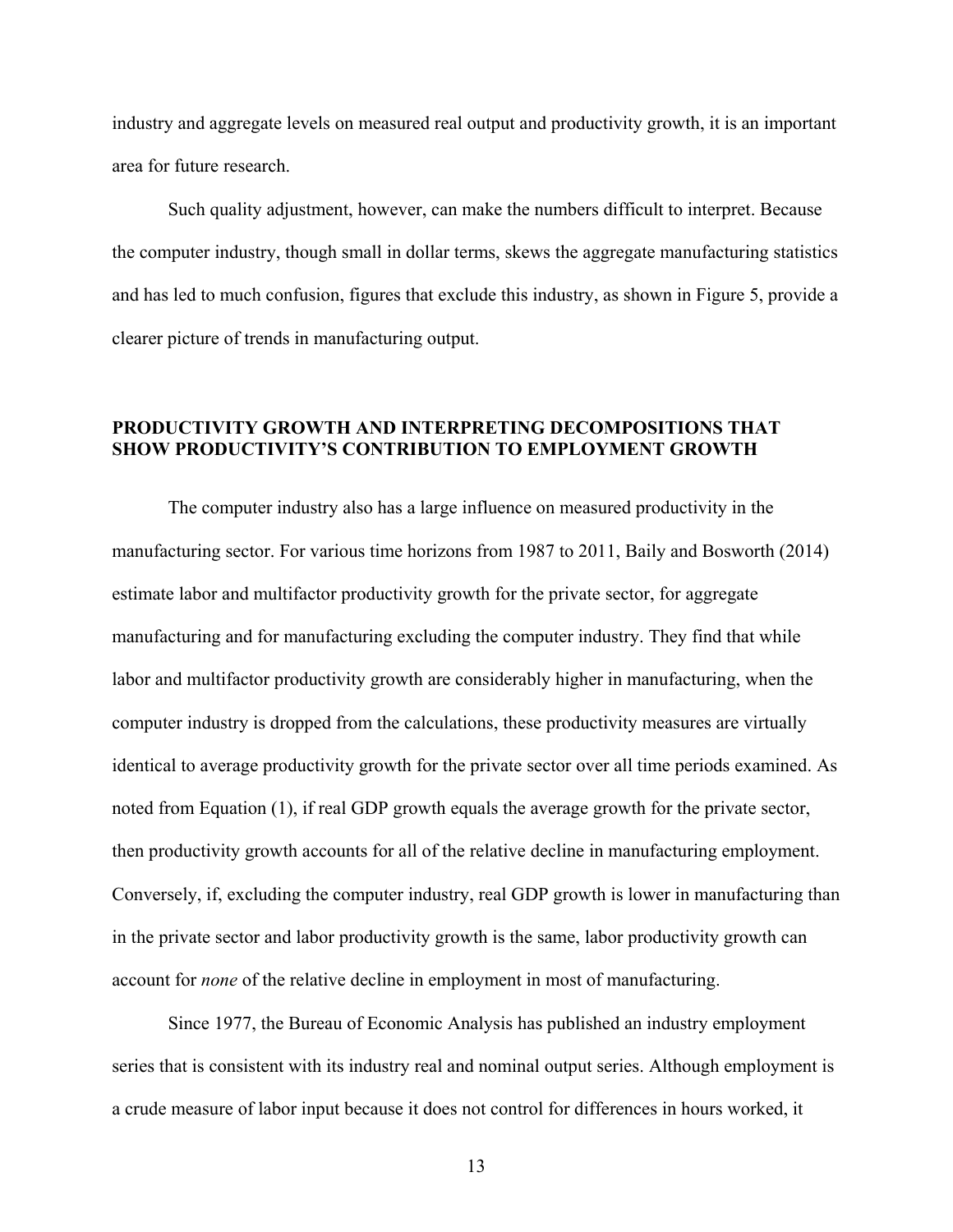allows me to construct the decompositions using Equation (1) for a relatively long-time horizon and show the sensitivity of these decompositions to inclusion of the computer industry. The top panel of Table 1 decomposes the difference in the average employment growth rate for private industry and manufacturing into the part accounted for by differences in growth rates and the part accounted for by differences in labor productivity. The bottom panel shows this decomposition when the computer industry is omitted from the private sector and manufacturing numbers. From the top panel, over the entire period from 1977 to 2016, average annual employment growth in manufacturing was about 0.025 log points (approximately 2.5 percent) lower than average employment growth in the private sector. Only 15 percent of the differential is accounted for by lower output growth in manufacturing, while higher manufacturing labor productivity accounts for 85 percent of its higher employment growth. When the computer industry is omitted from both series, 61 percent of the lower manufacturing employment growth is accounted for by manufacturing's lower output growth, and just 39 percent by its higher labor productivity growth.<sup>7</sup> The decompositions are highly sensitive to the inclusion of the computer industry in all subperiods, whose starting and ending years (except for 2016) are business cycle peaks.

The point of this exercise is to show that there is no prima facie evidence that productivity growth is entirely or primarily responsible for the relative and absolute decline in manufacturing employment. Although such decompositions underlie the narrative that productivity growth, in the form of automation, has caused the relative decline in manufacturing employment, they are fraught with measurement problems, and the direction of causality is

<sup>7</sup> Unlike Baily and Bosworth (2014), I find somewhat higher labor productivity growth in manufacturing compared to the private sector when the computer industry is omitted from both series. Some of the difference likely reflects the fact that BEA made significant revisions to the industry accounts data, which particularly affected growth in the computer industry, following the publication of the Baily and Bosworth paper.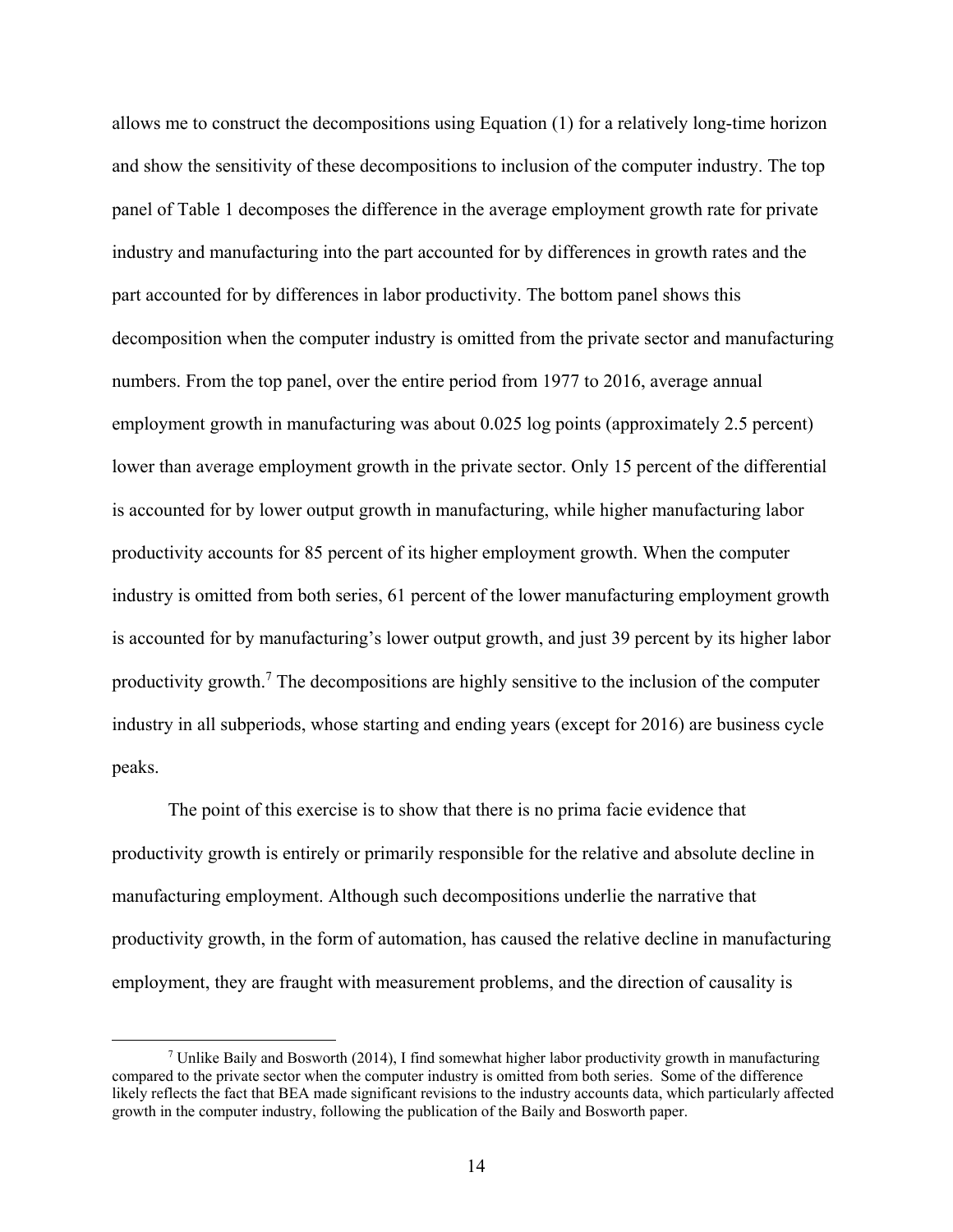unclear. If output growth in manufacturing is low relative to the private sector, for instance, it could be because of slower demand growth (domestic or global) or the loss of international competitiveness, as evidenced by the growth in the share of imported products or by slow export growth. Some decompositions are embellished to try to capture changes in output owing to trade, measured as changes in imports and exports. Yet imports and exports must be separately deflated, and existing price indices, particularly import price indices, suffer from well-known biases that lead researchers to understate the growth of real imports.<sup>8</sup> In addition, industries are connected by supply chains; imports in one industry will affect demand for inputs in upstream industries, but such effects are not captured in decompositions. Decompositions based on disaggregated industries exacerbate this problem. Job losses owing to trade may depress domestic demand, but such general equilibrium effects are not captured in these reduced-form accounting identities.

Moreover, labor productivity growth is not synonymous with automation, and measured productivity growth may be simply picking up the effects of international trade and other forces associated with globalization. Given its importance, I elaborate on this last point in the following section.

#### **What Labor Productivity Measures Capture**

 $\overline{a}$ 

Labor productivity in an industry or sector is typically defined as value-added (the returns to capital and labor) divided by a measure of labor input (hours worked or employment). Labor

<sup>&</sup>lt;sup>8</sup> The methodology used to construct price indices does not capture price drops when a purchaser shifts to a less expensive supplier of a good or service. Therefore, lower prices that have driven the growth in imported products from low-wage countries are not captured in import price indices. Houseman et al. (2011) discuss import price bias and estimate the bias in manufacturing statistics from the growth in imported material intermediates. Mandel and Carew (2012) estimate the bias to all GDP from the growth in imports.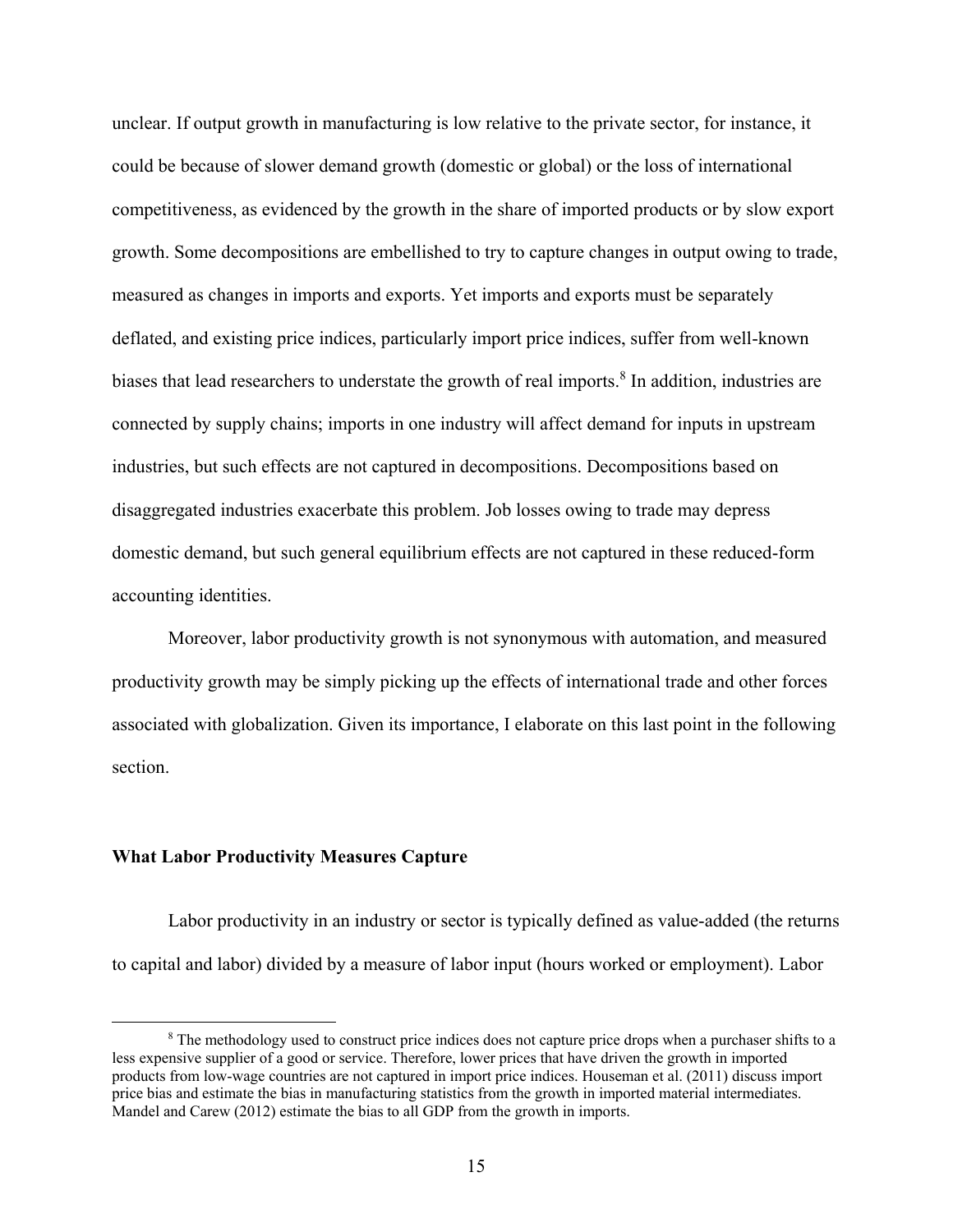productivity will increase if processes are automated—i.e., if businesses invest in capital equipment and that equipment substitutes for workers in the production process. Measured growth in labor productivity, however, captures many factors besides automation. As already discussed, the strong productivity growth in the manufacturing sector has been driven by productivity growth in the computer industry, which largely stems from product improvements owing to research and development, not from automation of the production process. Although the computer industry has had by far the largest influence on real output and productivity growth in aggregate manufacturing, output and productivity measures in other industries, such as motor vehicles, are significantly affected by quality adjustment of price deflators.

In addition, as noted, manufacturers have outsourced many activities previously done inhouse, either to domestic or foreign suppliers. If the outsourced activities are primarily done by relatively low-paid, low-value-added workers, or if the outsourced labor is cheaper than the inhouse labor, measured labor productivity will mechanically increase. International competition may directly impact measured manufacturing productivity by affecting the composition of products produced and processes used in the United States. The industries and plants within industries most affected by increased competition from low-wage countries will likely be the most labor-intensive. Similarly, the growth of global supply chains and the slicing up of the value chain may impact the stages of production done in the United States, affecting labor productivity measures. Exposure to trade can accelerate the adoption of automated processes (Bloom, Draca, and Van Reenen 2016; Pierce and Schott 2016). In these cases, there is no simple parsing out of the effects of trade and automation on employment.

A study of plant closures in the early 2000s with a focus on the home furniture industry illustrates these forces (Holmes 2011). The making of high-quality wood furniture such as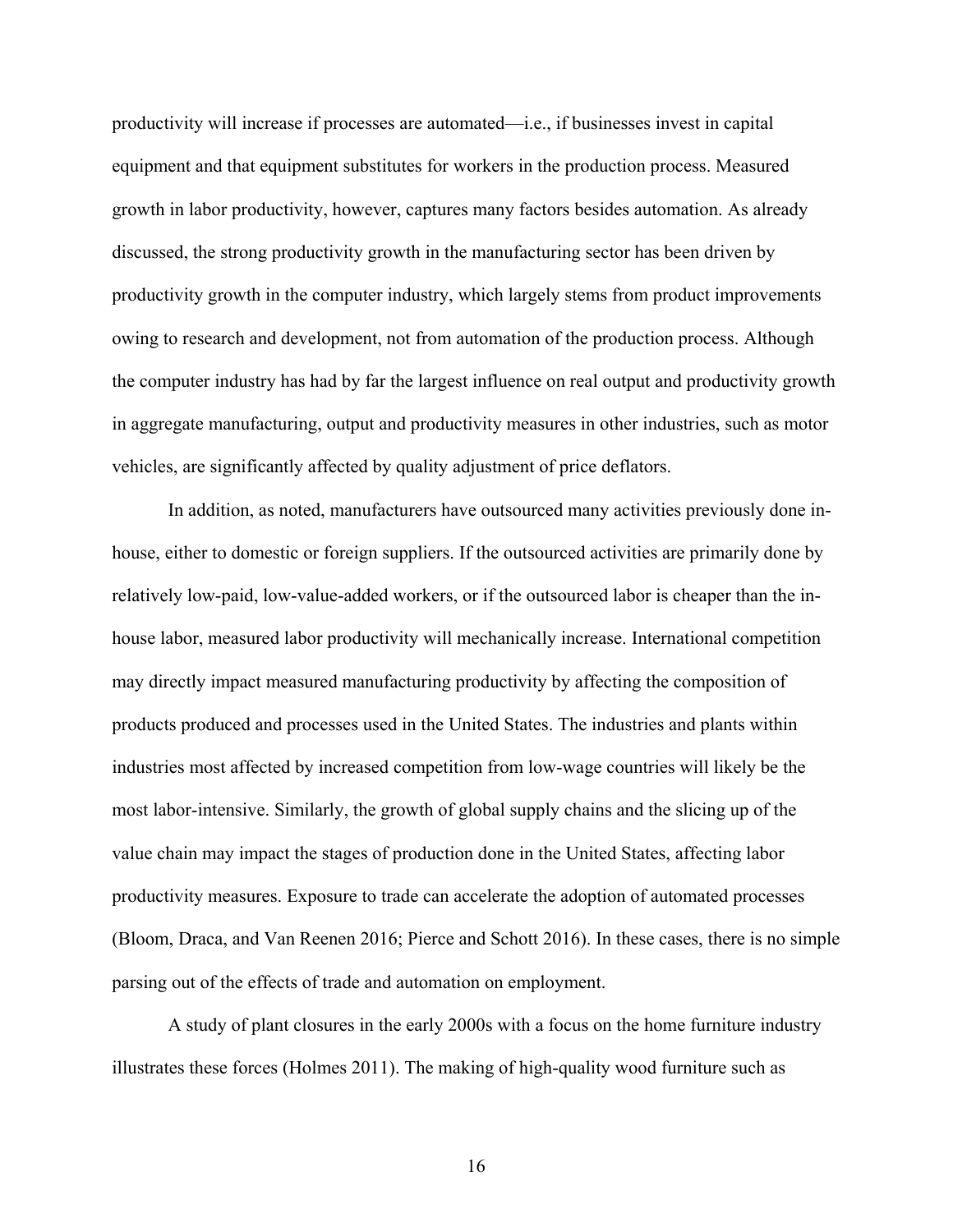bedroom and dining room furniture, known as casegoods, requires human craftsmanship, is labor intensive, and does not lend itself to automation. The surge of imports from China and other Asian countries beginning in the late 1990s hit the casegoods industry particularly hard; between 1997 and 2007, a majority of the large casegoods plants shut down, most of the rest downsized, and employment in the industry dropped by half. The upholstery industry was also hard-hit by imports but fared better because of the custom nature of the product and the expense associated with shipping bulky sofas. The U.S. upholstery industry, however, offshored the labor-intensive "cut-and-sew" of upholstery fabric to China in kits, which could be inexpensively shipped. These kits were then stuffed with U.S.-built frames and foam. Holmes investigated two very large plants classified in casegoods that survived the surge of Asian imports. One made ready-toassemble furniture, thus effectively "outsourcing" the labor-intensive assembly process to the customer, <sup>9</sup> and had mechanized the stage where finish is applied to the furniture. The other, he discovered, actually imported all of its casegoods from China. The facility, which served as the corporate headquarters, engaged in some manufacturing of upholstered furniture, but it imported the wood furniture from China and offshored the labor-intensive cut-and-sew work to China.

The furniture case study illustrates how trade may affect the composition of products produced and the stages of production done in U.S. manufacturing and shift production toward more mechanized plants. These forces will all raise measured labor productivity.

A widely cited Ball State University report illustrates the problem with using accounting identities to draw conclusions about automation's contribution to manufacturing's job losses (Hicks and Devaraj 2017). The report's authors apply a variant of Equation (1) to manufacturing industries, concluding that productivity growth accounts for most of the job losses. For example,

 $9$  Basker, Foster, and Klimek (2017) argue that such shifting of tasks to consumers results in an overstatement of an industry's productivity growth.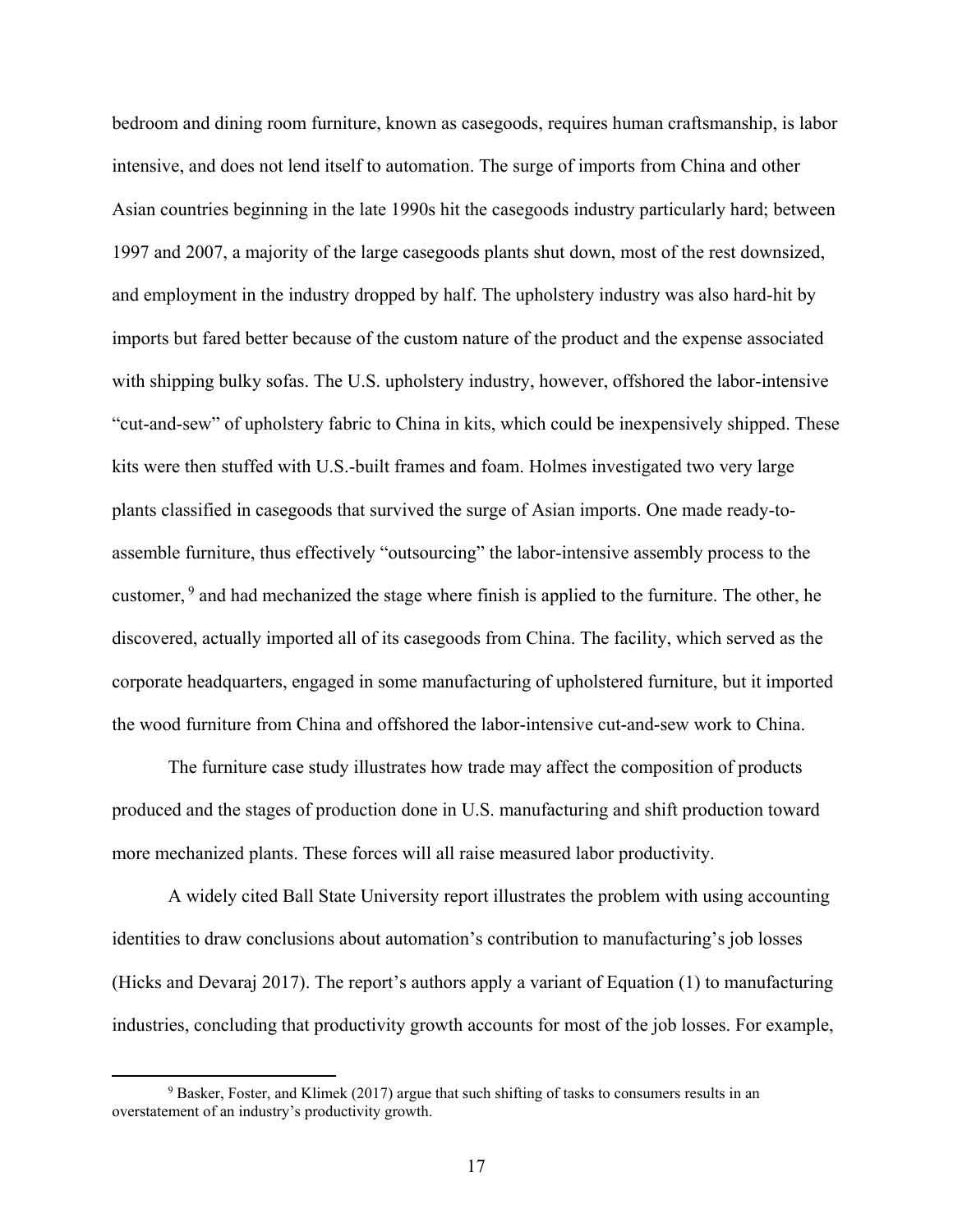Hicks and Devaraj claim that from 2000 to 2010 a staggering 3.9 million jobs in the computer and electronics products industry were "not filled due to productivity," more than five times the number of jobs lost (Table 3). Such a claim is absurd. As noted, the productivity gains in the computer industry largely reflect dramatic improvements in the speed and functionality of computers and related products, not automation of the production process. While computers sold in 2010 are better than those sold in 2000 (and in a statistical sense a 2010 model counts as more than one 2000 computer model), this does not mean that the production of a 2010 model requires fewer workers than the production of a 2000 model.

For the auto industry, Hicks and Devaraj (2017) conclude that nearly 600,000 jobs were not filled because of productivity, representing 93 percent of the industry's job losses over the period. Yet, much of the productivity growth in autos, like computers, reflects product improvements. Since the 1960s, the Bureau of Labor Statistics has adjusted new vehicle price indices for the cost of quality improvements between model years, using estimates of the cost of improvements provided by manufacturers (Williams and Sager 2018). In addition, the development of global supply chains and offshoring of some production assembly and auto parts production during this period, particularly within the NAFTA countries, means that some of the productivity growth likely reflects cost savings and changes in the composition of products produced in the United States. Between the business cycle peaks of 2000 and 2007, the number of vehicles produced in the United States declined at a rate of nearly 5 percent per year, according to data from the Federal Reserve Board, while real GDP in the motor vehicles industry grew at a rate of about 3.5 percent per year, according to data from the BEA. The divergent trends in the two quantity measures suggest that adjustment of price deflators for product quality had sizable effects on measured real output growth in the BEA series. The divergent trends are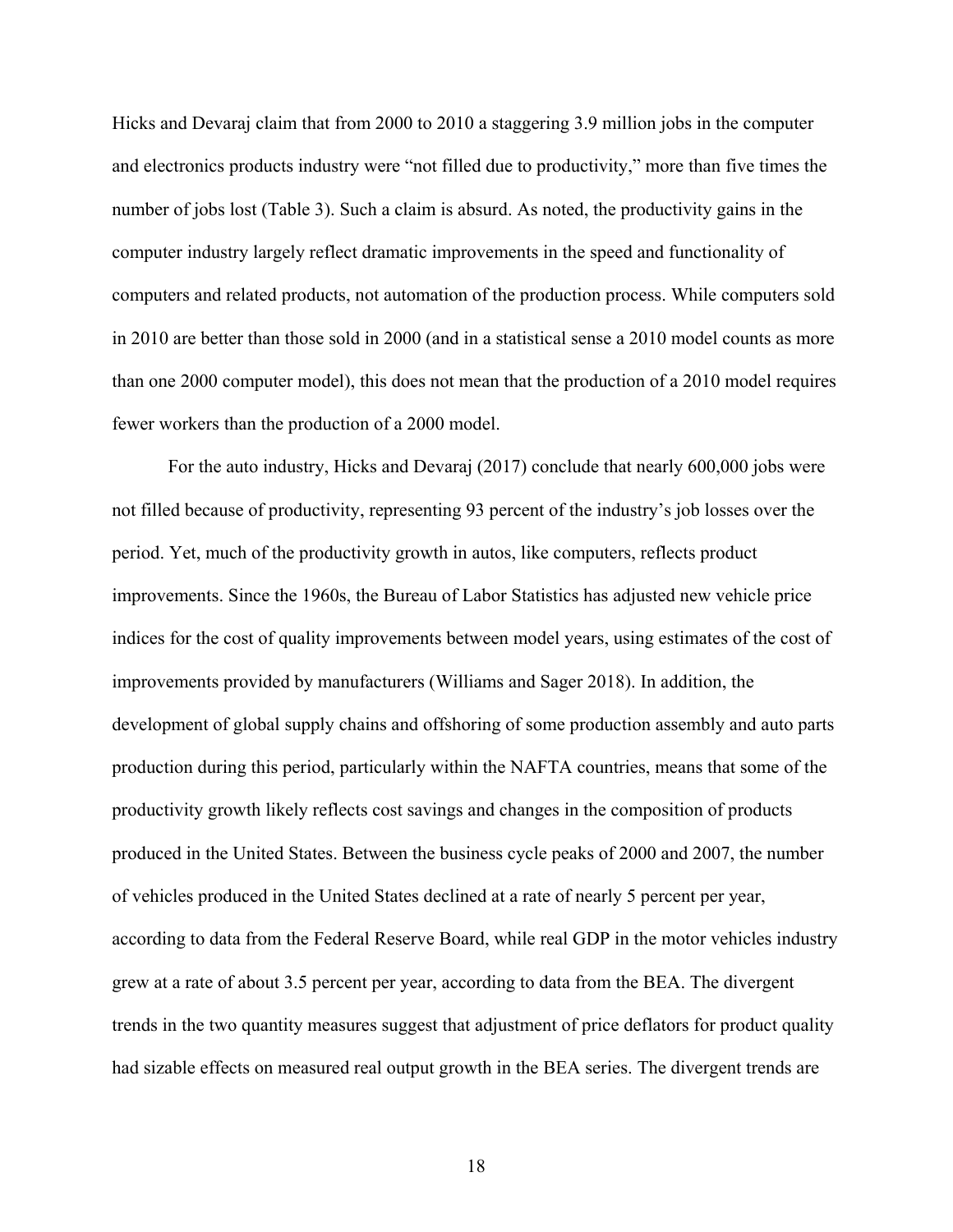also consistent with offshoring and substantial restructuring of the domestic industry. Automation may well have contributed to job losses in the auto and other industries, but the decompositions in the Hicks and Devaraj report can shed no light on the importance of this factor.

In short, productivity growth does not, per se, cause employment declines. Accounting identities and other descriptive evidence cannot be used to draw inferences about the causes of these declines, but once the anomalous effects of computer industry are excluded, even descriptive statistics provide no prima facie evidence that higher rates of automation were primarily responsible for the long-term decline in manufacturing's share of employment. Rather, they suggest that understanding the reasons for the slow output growth in manufacturing output—whether from weak growth in domestic demand, strong growth in imports, or weak growth in exports—is critical.<sup>10</sup>

## **RESEARCH ON THE CAUSES OF MANUFACTURING'S EMPLOYMENT DECLINE IN THE 2000s**

Accounting identities such as those in Equation (1) are appealing because they appear to provide a simple decomposition of the effects of trade and technology on manufacturing's relative or absolute employment decline. But, understanding the causes of the decline in manufacturing employment requires rigorous research. Although such studies are never comprehensive in nature and cannot provide a decomposition of the effects of trade and

<sup>&</sup>lt;sup>10</sup> According to BEA data, real growth in domestic consumption of manufactured goods was slower than that for services prior to 2000, consistent with common assertions that faster growth in consumption of services partially contributed to the decline in manufacturing's employment share. Interestingly, real consumption of manufactured goods has outpaced that of services since 2000, which is consistent with consumers' responding to a surge of low-cost imports.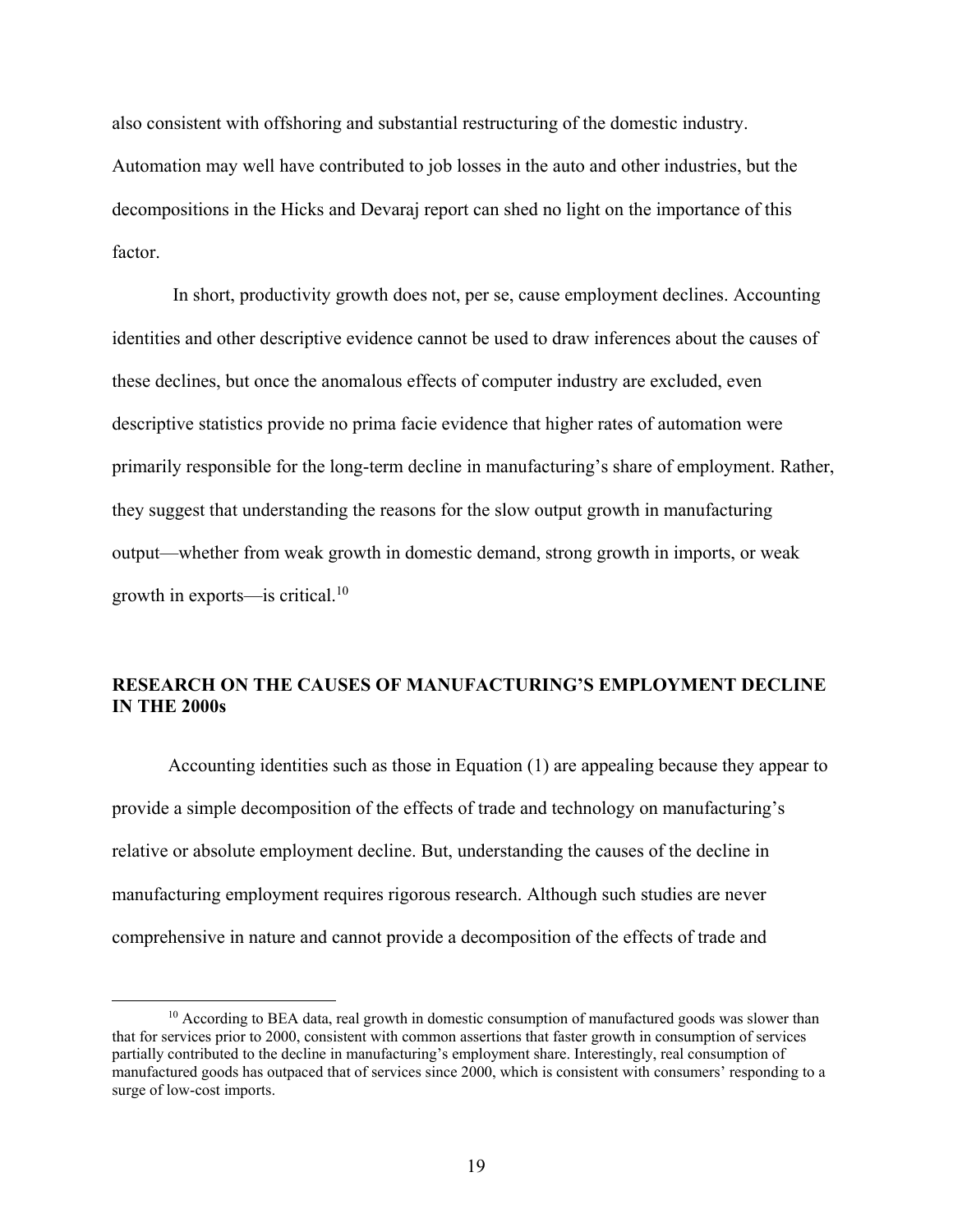technology—indeed to some degree developments of the two are interrelated—they can provide insights into the relative importance of the two forces. $<sup>11</sup>$ </sup>

Motivated by the dramatic decline in manufacturing employment in the 2000s, recent studies have focused on the effects of trade and automation on employment in the sector. I provide a brief review of the existing literature on these topics in this section.<sup>12</sup>

#### **The Causal Effect of Trade**

 $\overline{a}$ 

The international competitiveness of manufacturing in the United States is influenced by exchange rates, differential subsidies provided to manufacturing firms in the United States versus other countries, tariffs, and various nontariff barriers, among other factors. The forces of globalization may reduce domestic manufacturing output growth by increasing the growth of real imports or by slowing the growth of exports. U.S. plants may close or downsize because of import competition. U.S. producers also may close plants and shift production overseas or simply expand production in other countries to take advantage of lower wages, higher subsidies, or lower tax rates. In these cases, some of the products produced overseas may show up as U.S. imports, but much may be exported to other countries; thus, the effects on U.S. output growth through this channel, though potentially important for manufacturing employment, will not show up directly in U.S. trade statistics.<sup>13</sup> Additionally, manufacturing job losses owing to trade will have spillover effects in the economy, potentially depressing domestic demand for manufactured goods. And international competition may reduce investment in the United States, undermining the sector's competitiveness and depressing demand for manufacturing workers in the future.

 $11$  Fort, Pierce, and Schott (2018) also note that research cannot provide such decompositions.

 $12$  I do not review earlier research that focused on the effects of international trade on the declines in manufacturing employment during the 1980s. To my knowledge, no rigorous studies have examined the causes of manufacturing's declining share of aggregate employment during periods when the sector's employment levels were rising or relatively stable.

<sup>&</sup>lt;sup>13</sup> Setser (2017), for example, discusses the slow growth of U.S. exports outside of NAFTA.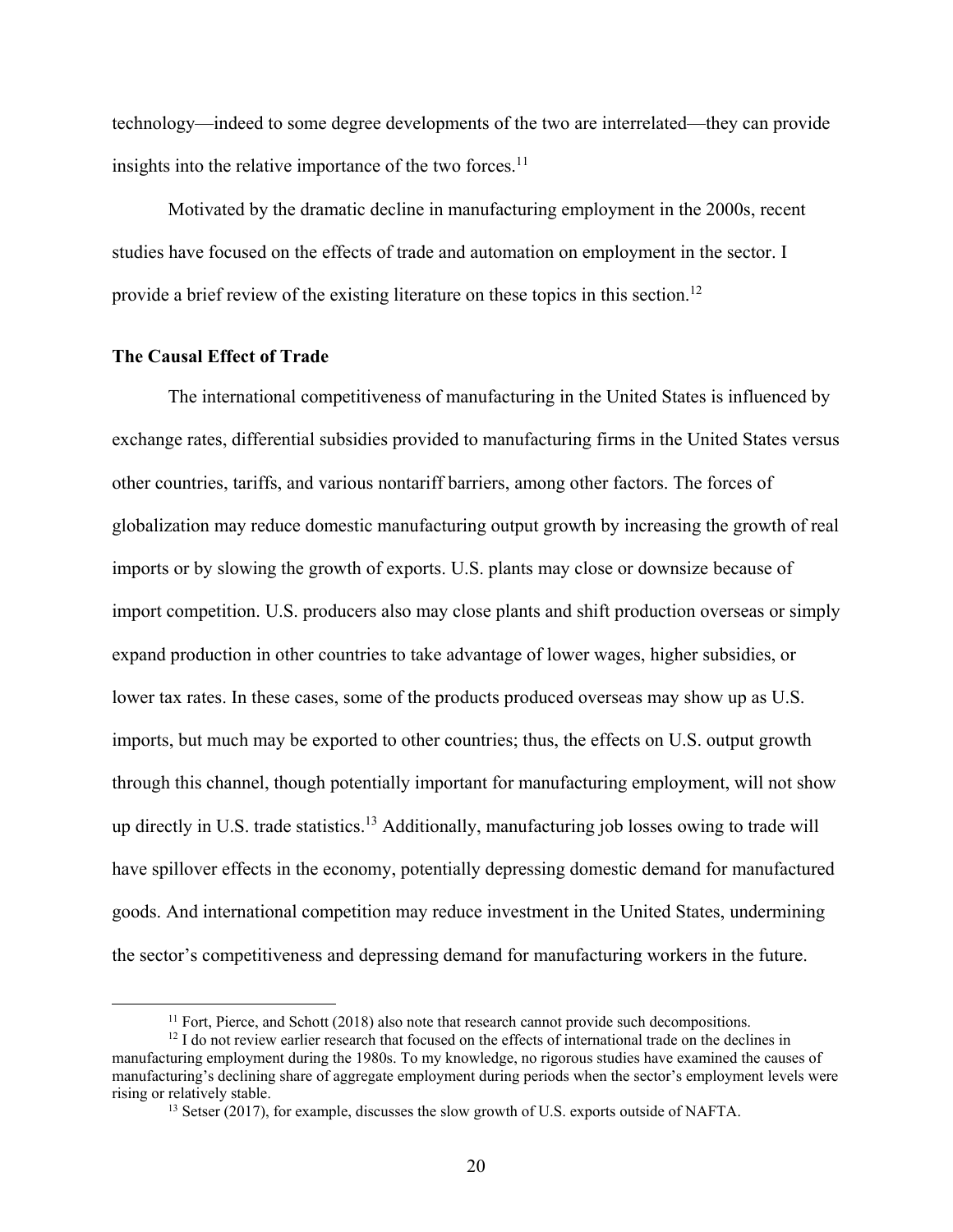No study captures all aspects of globalization and its effects on manufacturing employment, and the limitations of any single study need to be recognized. Collectively, however, a growing body of research points to sizable adverse effects, operating through various mechanisms.

The precipitous decline in manufacturing employment in the early 2000s coincided with a dramatic widening of the merchandise trade deficit, led by a rise in imports from China. This suggested that trade, and Chinese imports in particular, were behind the collapse. Several studies focus on the effects of Chinese imports on U.S. manufacturing employment. Autor, Dorn, and Hanson (2013) use regional data at the commuting-zone level to examine how exposure to growth in Chinese imports affects manufacturing employment. They estimate that a quarter of the decline in manufacturing employment from 1990 to 2007 is related to the growth of Chinese imports.

Pierce and Schott (2016) also examine the effects of Chinese imports on U.S. manufacturing employment in the 2000s, but they focus specifically on the effects of granting permanent normal trade relations (PNTR) to China. Congress passed PNTR in late 2000, and it became effective at the end of 2001 with China's accession to the WTO. The authors argue that, although China had been subject to the relatively low WTO tariff rates since 1980, China's accession to the WTO eliminated the possibility of a sudden tariff spike on Chinese imports and thus removed uncertainty for investors. Pierce and Schott outline three channels by which granting China PNTR may have affected U.S. employment: 1) it increased the incentive for U.S. firms to incur sunk costs of shifting operations to China or of partnering with a Chinese manufacturer, 2) it provided Chinese producers with incentives to enter or further invest in exporting to the U.S. market, and 3) it provided an incentive for U.S. firms to invest in labor-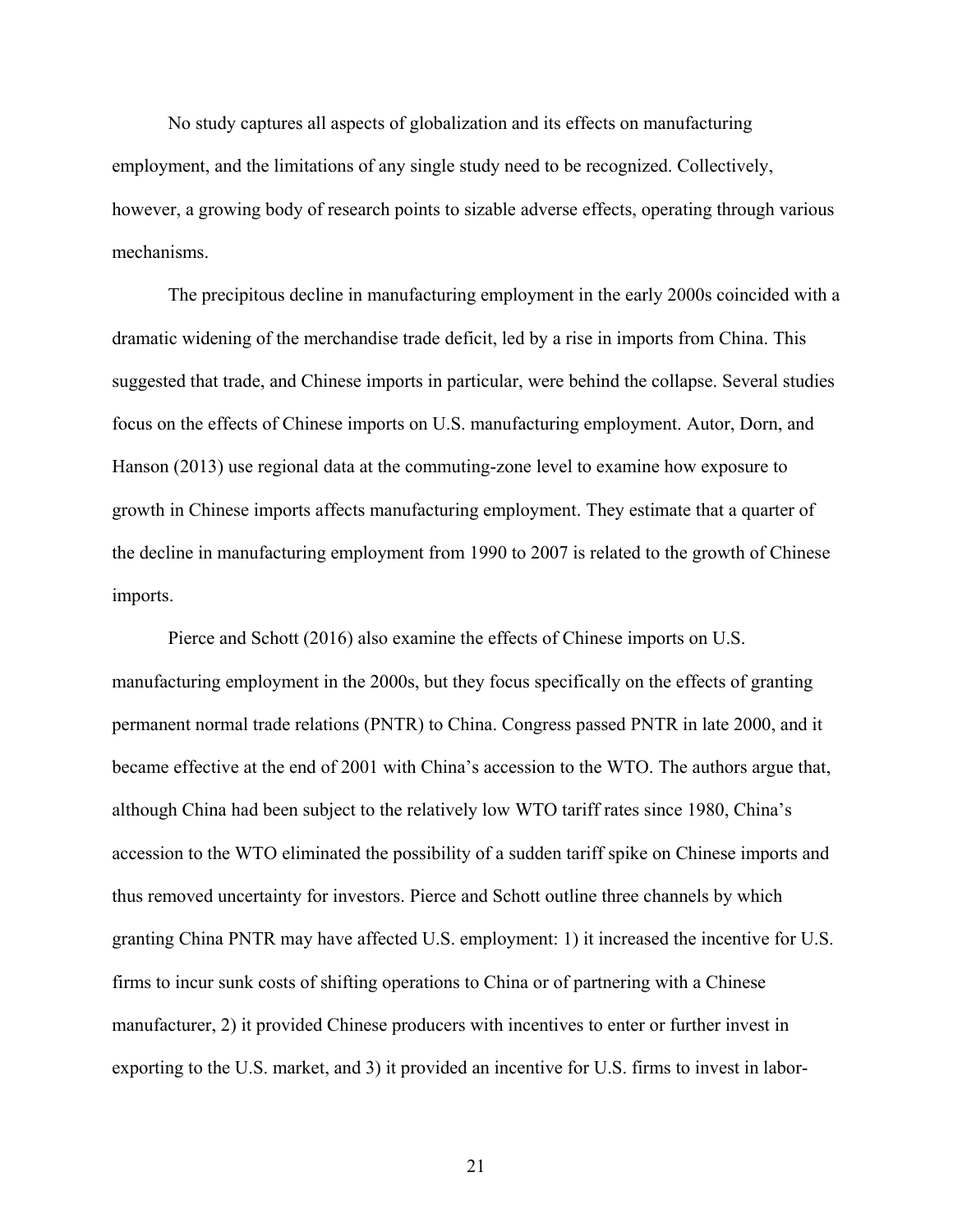saving technology or to shift the mix of products they produced to less labor-intensive ones. Pierce and Schott find that manufacturing industries in the United States that were more affected by the change in trade policy experienced larger employment losses and that all three channels contributed to the losses. In addition, using input-output linkages, they find that U.S. suppliers to the industries impacted by the change in trade policy also experienced employment losses and were more likely to close, which could reflect reduced demand or a decision by these firms to also offshore production to China.

In addition, studies have found sizable adverse effects of Chinese imports on U.S. firm sales, investment, patents, and research and development (Autor et al. 2017; Pierce and Schott 2017). These adverse effects raise larger concerns about the loss of competitiveness of domestic manufacturers, with implications for future employment in the sector.

Studies have also examined the effects on manufacturing employment from activities by multinational companies, which have accounted for a disproportionate share of the employment decline. Using firm-level data from the Bureau of Economic Analysis, Harrison and McMillan (2011) find that offshoring to low-wage countries substitutes for domestic employment, but that some offshoring is complementary and increases a company's domestic employment. On net, they find a small negative impact of offshoring on parent employment. Using establishment-level data on multinational firms from the Census Bureau, Boehm, Flaaen, and Pandalai-Nayar (2015) estimate that the offshoring of intermediate inputs, which they find is primarily done by multinational companies, substitutes for U.S. employment. Structural model estimates indicate that offshoring of intermediate inputs by multinational companies accounts for 13 percent of the decline in U.S. manufacturing employment between 1993 and 2011.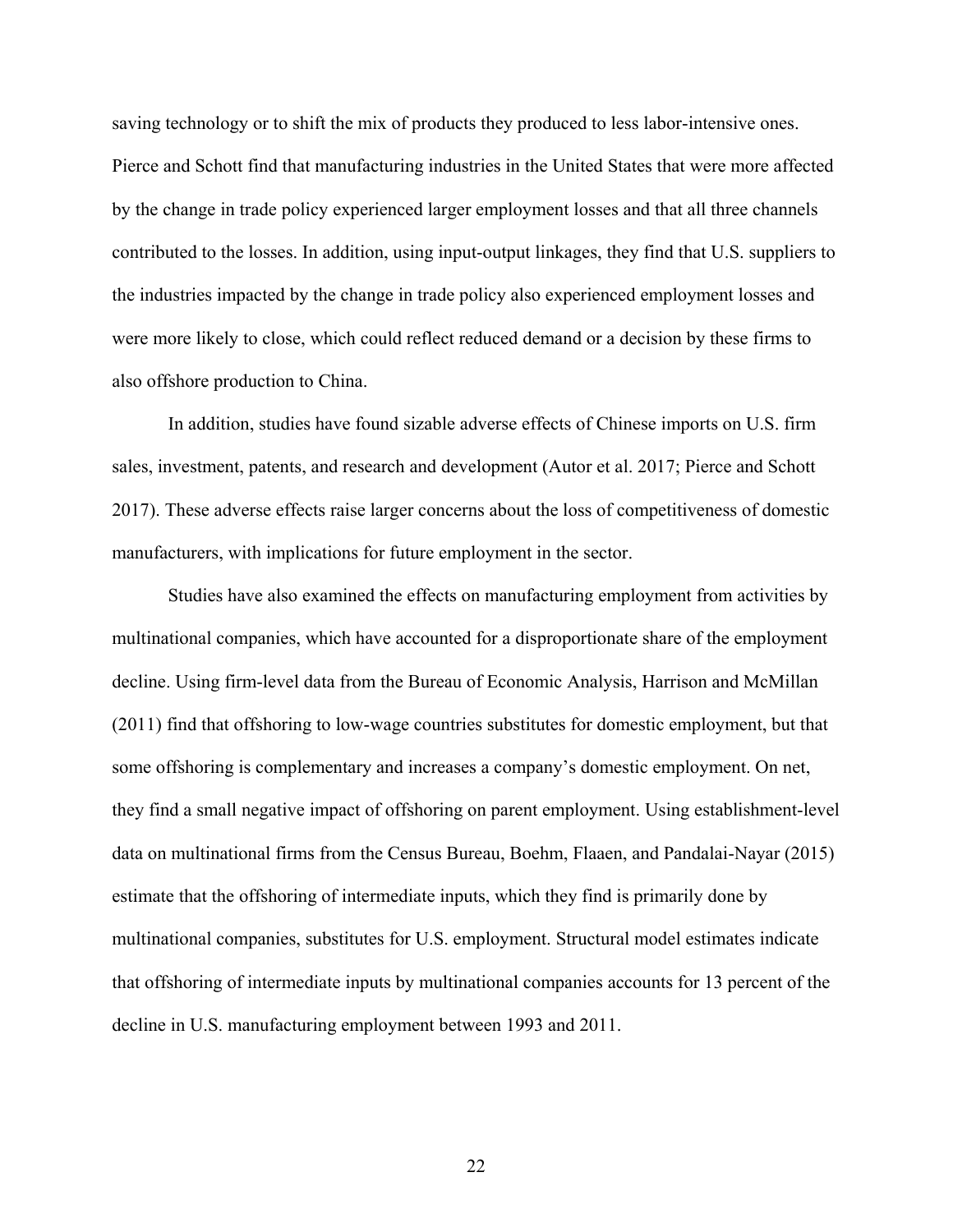While the studies cited above focus on the effects of Chinese imports or multinational company offshoring on manufacturing employment, Campbell (2017) examines the effect of a temporary appreciation of the dollar on manufacturing employment in the early 2000s. Campbell's study potentially captures effects of an exchange-rate appreciation on manufacturing employment that operates through higher imports (not just imports from China) and lower exports. An important innovation of Campbell's work is to adjust the real exchange rate index for compositional changes in trading partners toward developing countries with lower price levels, such as China. This adjustment shows that the real appreciation of the dollar was substantially greater than an index that does not take into account these compositional changes.

Campbell estimates that the exchange rate appreciation can explain 1.5 million of the job losses in manufacturing from 1995 to 2008. He also presents for this and other exchange rate shocks evidence of hysteresis: job losses from a temporary exchange rate appreciation are not reversed when a currency subsequently depreciates. Economic theory suggests that hysteresis may be important when there are sunk costs and learning by doing. An appreciation of the dollar could stimulate sunk-cost investments in production and supply chains in developing countries with lower production costs. Campbell points out that even if the currency returns to its original value vis-à-vis its trading partners, production costs may still be lower in the developing countries where firms invested, and the currency depreciation would not induce firms to write off these sunk-cost investments. Additionally, firms operating in foreign countries may become more efficient over time (learning by doing) and thus develop a comparative advantage. The appreciation of the dollar, therefore, may induce investments in low-cost countries that still enjoy a cost advantage even after the dollar depreciates to its prior level.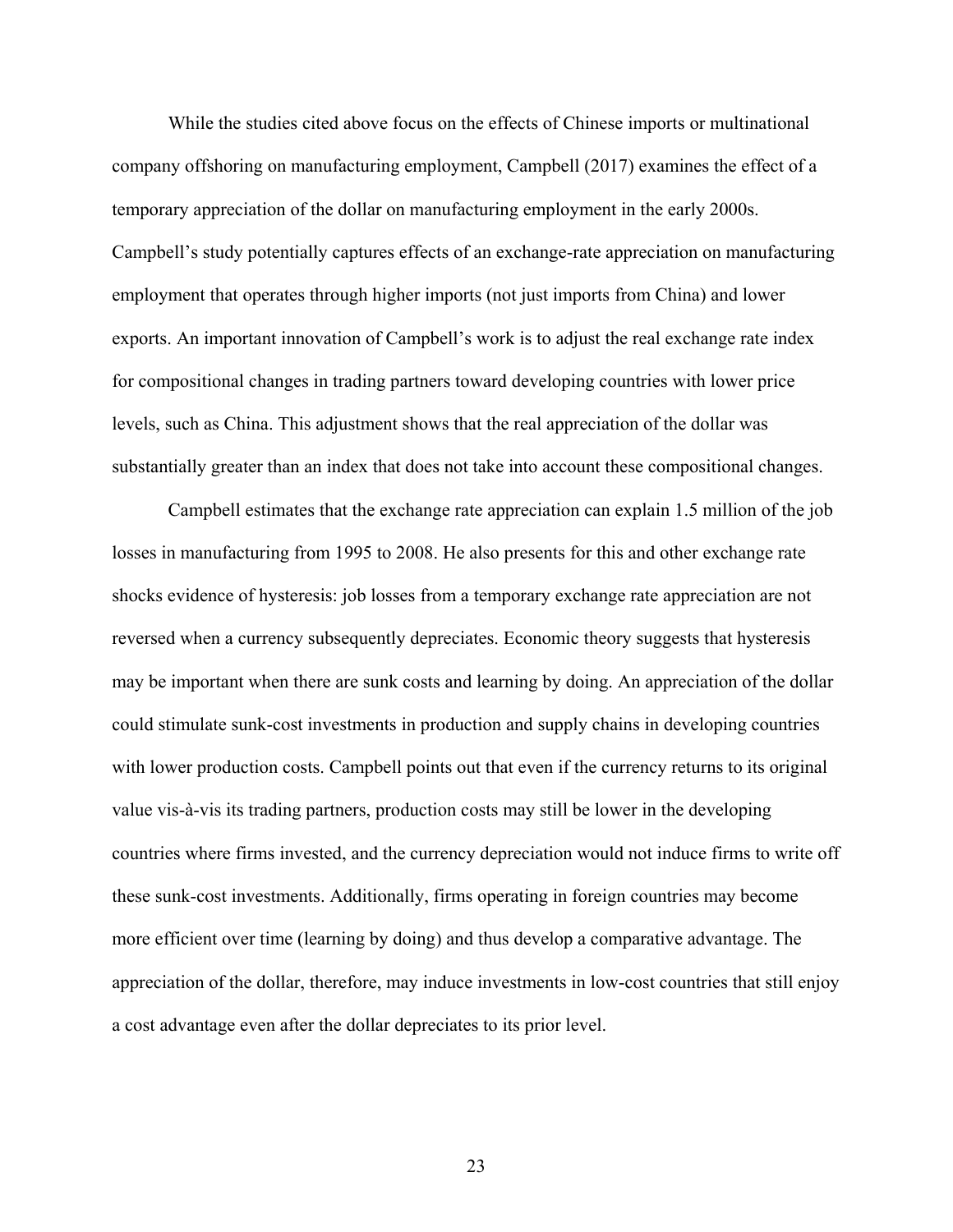#### **The Causal Effect of Automation**

While studies have generally found that factors related to trade have played an important role in the decline of manufacturing employment in the 2000s, studies have failed to uncover a strong relationship between automation and manufacturing job loss during the period.

Using data on manufacturing industries, Acemoglu et al. (2014) examine the argument, popularized in the book *Race Against the Machine* (Brynjolfsson and McAfee 2011), that IT capital and associated automation are transforming U.S. workplaces. The authors study the relationship between investment in IT equipment, labor productivity growth, and employment from 1980 to 2009. They find that while there is a strong relationship between IT investment and productivity growth, the relationship largely disappears once the anomalous computer and electronic products industry is dropped from the sample. IT-intensive industries do experience somewhat higher labor productivity growth in the 1990s, but the effect dissipates in the 2000s, precisely when the sector experiences a precipitous employment decline. Moreover, they find that when IT-intensive industries do experience rapid labor productivity growth, it is associated with declining output and even more rapid employment declines. If automation caused the employment decline, the higher productivity growth associated with it should be reducing costs and therefore be accompanied by higher output growth. The pattern instead is consistent with displacement from trade, whereby the remaining downsized industry is concentrated in segments that are less labor intensive.

Autor, Dorn, and Hanson (2015) use data on regional labor markets in the United States over the period 1980 to 2007 to examine the effects of both trade and automation on employment in manufacturing and nonmanufacturing industries. As reported in their earlier work, Autor, Dorn, and Hanson find that regions exposed to imports from China experienced significant reductions in employment, particularly in manufacturing industries. This affected all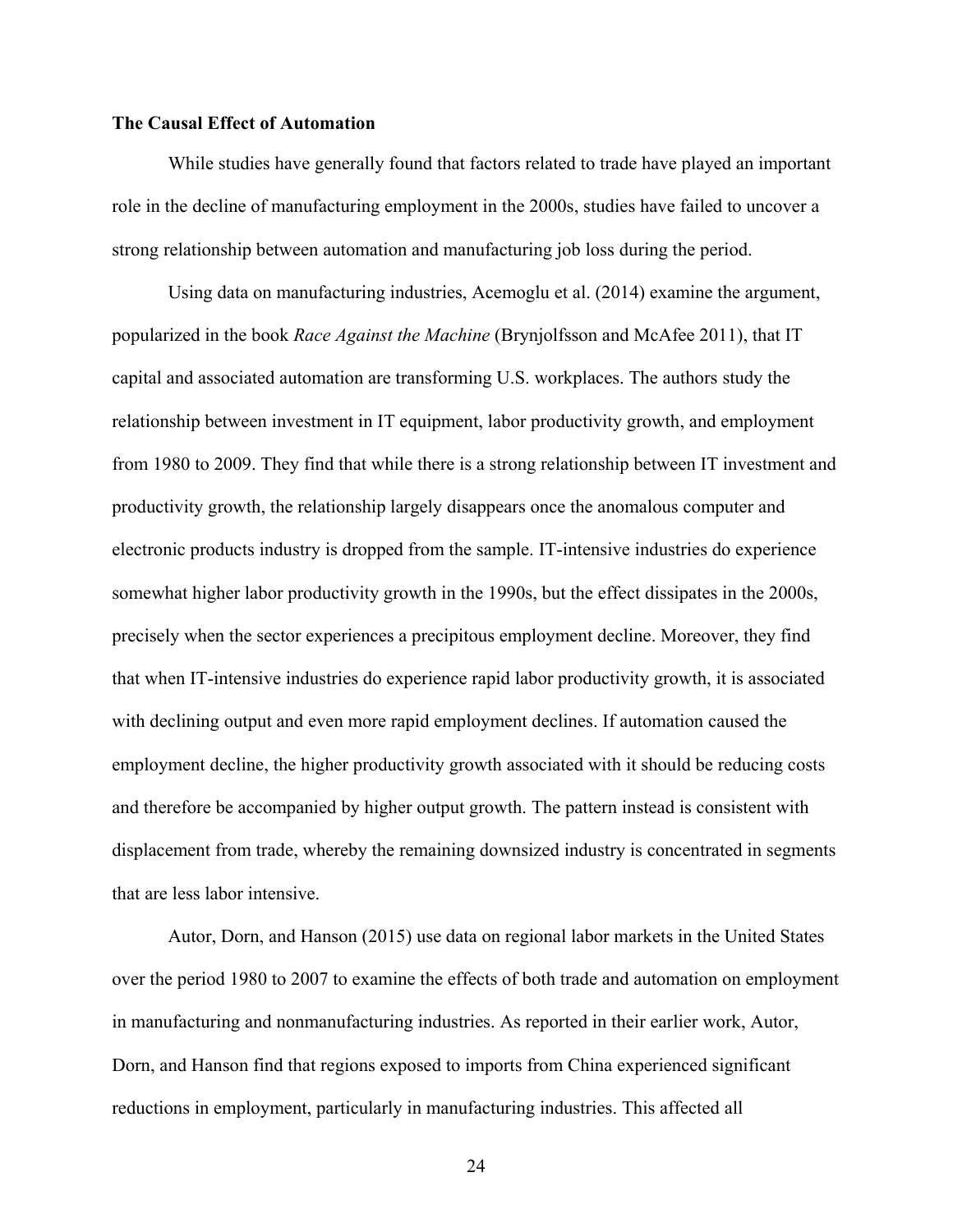manufacturing occupations, including high-skilled professional and technical jobs. In contrast, labor markets that had a concentration of occupations in routine manual tasks, which are susceptible to automation, did not experience a net decline in employment in either manufacturing or nonmanufacturing, although the occupational structure of employment in these industries did shift. Most notable for the question examined in this paper, the effects of automation in manufacturing were most prominent in the 1980s and had greatly diminished by the 2000s, while the effects of automation in nonmanufacturing industries accelerated over time.

In a much-publicized paper, Acemoglu and Restrepo (2017) estimate that the adoption of robots could have large, adverse effects on employment and wages in the future. However, because the adoption of industrial robots has been limited thus far, it can explain little of the sharp decline in employment that has occurred.

Recent studies also have found that the rise of markups since the 1980s and the offshoring of labor intensive processes (not capital investment) account for the rise of capital share (De Loecker and Eeckhout 2017; Elsby, Hobijn, and Sahin 2013). Such evidence is inconsistent with the hypothesis that a large technology shock caused employment declines and a concomitant rise in capital share in manufacturing.

## **THE CONSEQUENCES OF MANUFACTURING JOB LOSSES**

 $\overline{a}$ 

Among the most robust findings in labor economics is that plant closures and other mass layoffs have large, adverse, and lasting effects on workers and communities.<sup>14</sup> In a seminal article on workers laid off from distressed firms in Pennsylvania, Jacobson, Lalonde, and

<sup>14</sup> von Wachter (2010) and Carrington and Fallick (2017) provide recent reviews of the literature on the consequences of job displacement.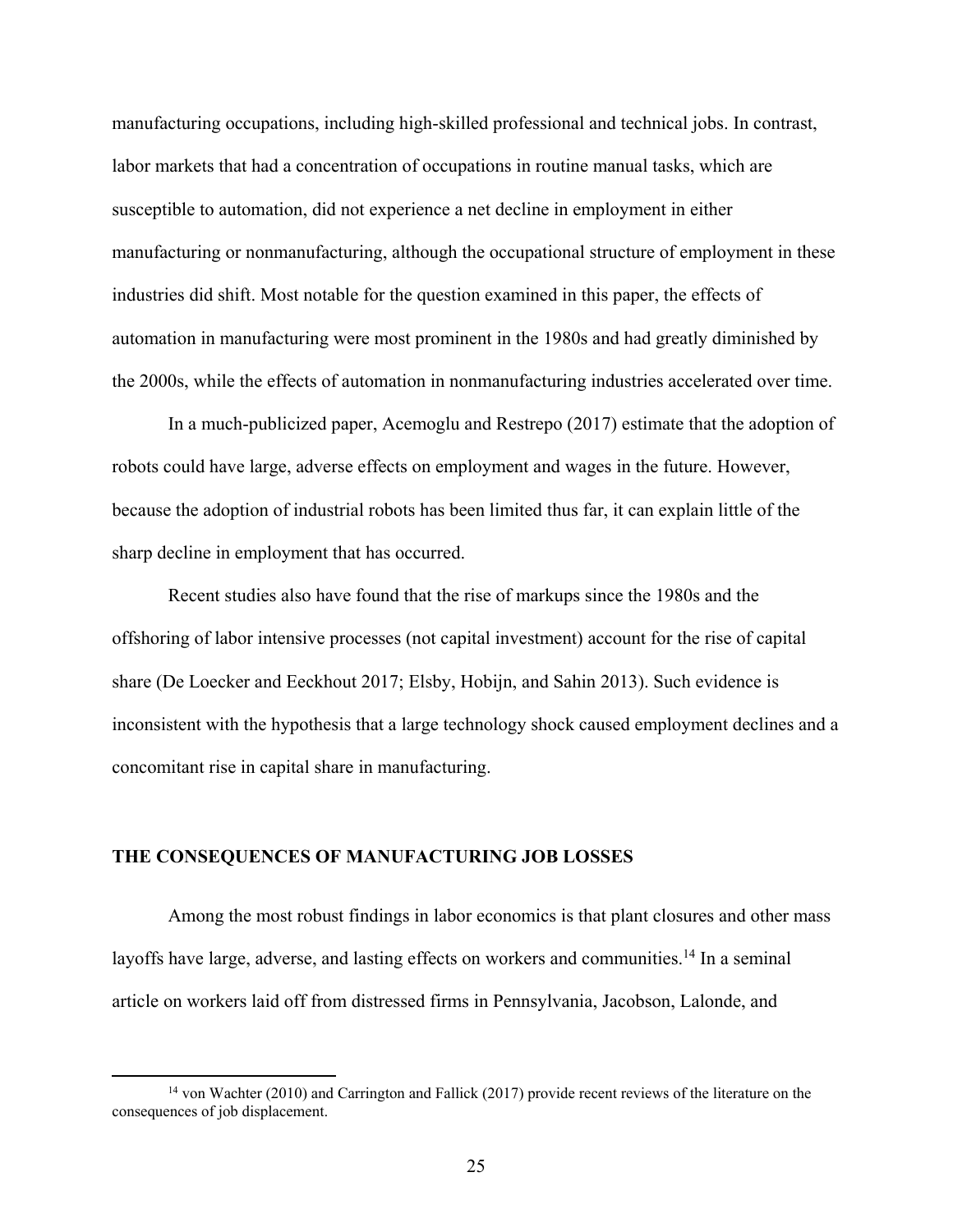Sullivan (1993) find that dislocated workers with high job-tenure experience average long-term earnings losses of 25 percent of their predisplacement income. Using Social Security earnings data, von Wachter, Song, and Manchester (2009) find similarly large, persistent earnings losses among those affected by a mass layoff—with immediate earnings losses of 30 percent and losses of 20 percent 15–20 years following the layoff event, compared to similar workers who did not experience a mass layoff.

With just under 10 percent of U.S. employment located in the manufacturing sector, some may believe that manufacturing job losses matter little anymore. Yet through supply chain linkages, the manufacturing sector has an outsized effect on the economy. Approximately half of the labor needed in the production of manufactured goods in the United States and other advanced countries is employed outside the manufacturing sector. In addition to job creation effects through these input-output relationships, an increase in employment in the manufacturing sector increases local and national employment by increasing demand: the additional employed manufacturing workers spend more in the economy, creating new jobs. Using a local general equilibrium model, Moretti (2010) estimates that each additional manufacturing job in a city generates 1.6 nonmanufacturing jobs. Multiplier effects are higher for skilled jobs: an additional skilled manufacturing job in a city generates an estimated 2.5 jobs in local goods and services. Reflecting manufacturing's large spillover effects, research finds that the sudden and large job losses in manufacturing in the 2000s are to a large degree responsible for the weak job growth and poor labor market outcomes among less-educated workers during that decade, although the housing boom in the early 2000s initially masked some of the effects of manufacturing job losses (Acemoglu et al. 2016; Charles, Hurst, and Notowidigdo 2016).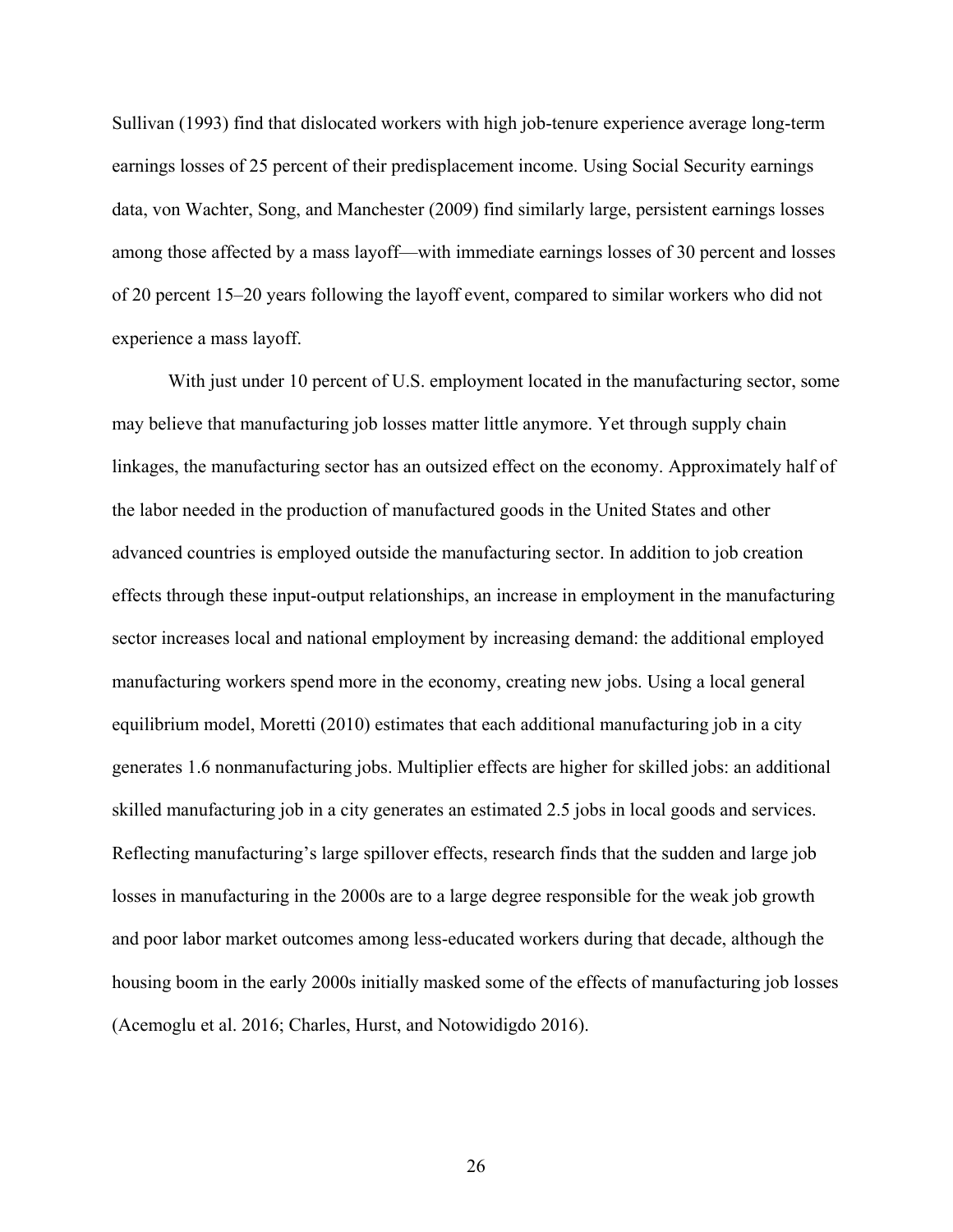An important lesson from the research literature is that the size of the adverse shock matters for workers' reemployment and earnings and for regional economic outcomes. Workers' long-term earnings losses depend to a large extent on the prevailing local labor market conditions at the time of the loss; those losing jobs in weak labor markets suffer larger earnings losses (Jacobson, Lalonde, and Sullivan 1993), and the effects of job loss are worse for workers during a recession (von Wachter, Song, and Manchester 2009). Correspondingly, the effects of trade and other adverse economic shocks on regional economies depend critically on the size of the shocks. While local economies can recover from modest setbacks relatively quickly, large adverse shocks can overwhelm a local economy, causing a downward spiral and depressing its economy for decades.<sup>15</sup>

#### **CONCLUSION**

 $\overline{a}$ 

Two stylized facts underlie the prevailing view that automation largely caused the relative decline and, in the 2000s, the large absolute decline in U.S. manufacturing employment: first, manufacturing real output growth has largely kept pace with that of the aggregate economy for decades, and second, manufacturing labor productivity growth has been considerably higher. These statistics appear to provide a compelling case that domestic manufacturing is strong, and that, as in agriculture, productivity growth, assumed to reflect automation, is largely responsible for the relative and absolute decline in manufacturing employment. Although the size and scope

<sup>&</sup>lt;sup>15</sup> This dynamic is illustrated in Dix-Carneiro and Kovak (2017). In a study of trade liberalization in Brazil in the early 1990s, the authors find that regions that initially specialized in industries facing larger tariff cuts experienced prolonged declines in formal sector employment and earnings, compared to other regions. Moreover, they find that the impact of tariff changes on the regional economy is persistent and grows over time. The mechanisms, the authors argue, include low labor mobility, slow capital adjustment, and agglomeration economies, which amplify the initial labor demand shock from liberalization.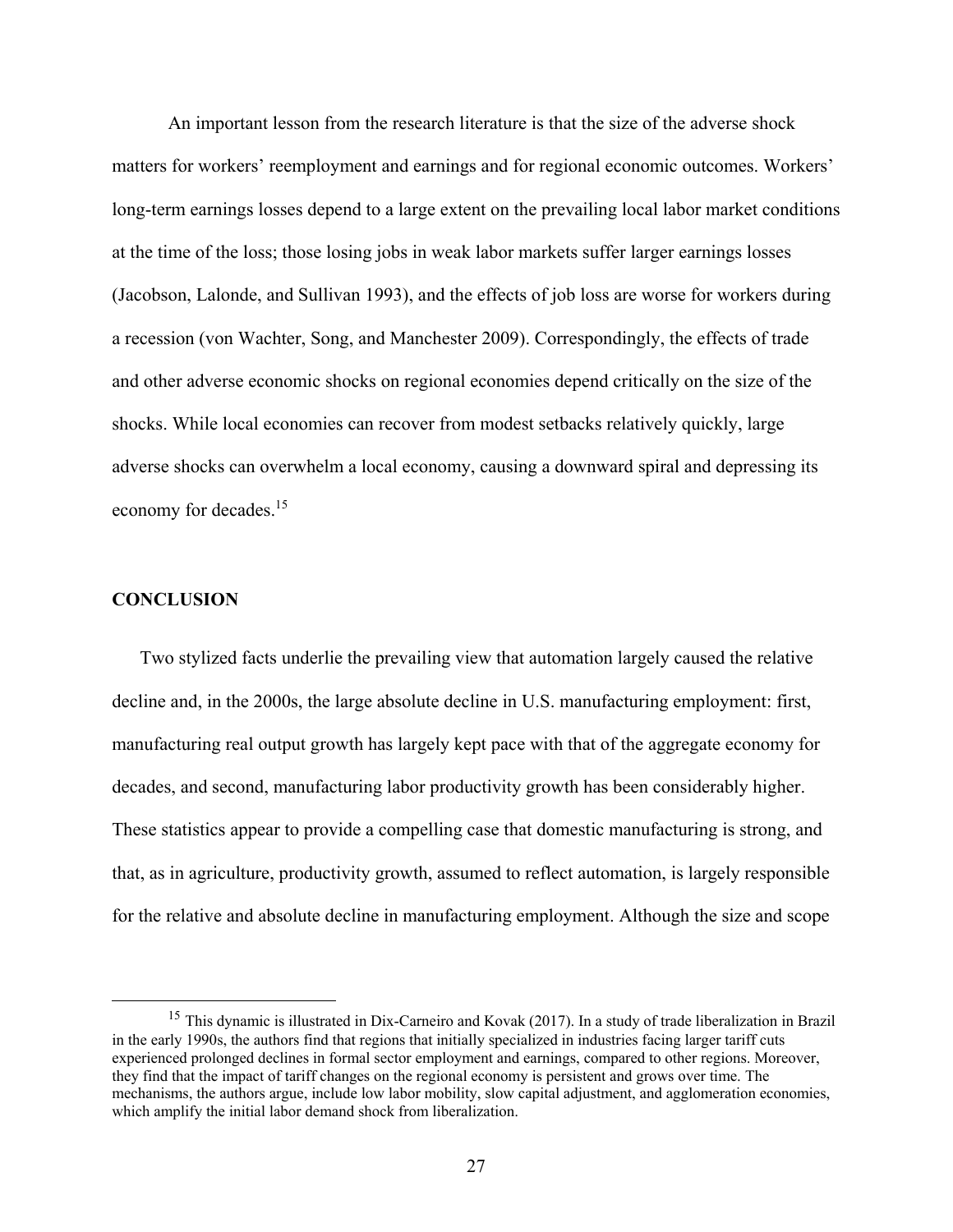of the decline in employment manufacturing industries in the 2000s was unprecedented, many see it as part of a long-term trend and deem the role of trade small.

That view, I have argued, reflects a misinterpretation of the numbers. First, aggregate manufacturing output and productivity statistics are dominated by the computer industry and mask considerable weakness in most manufacturing industries, where real output growth has been much slower than average private sector growth since the 1980s and has been anemic or declining since 2000. Second, labor productivity growth is not synonymous with, and is often a poor indicator of, automation. Measures of labor productivity growth may capture many forces besides automation—including improvements in product quality, outsourcing and offshoring, and a changing industry composition owing to international competition. Indeed, the rapid productivity growth in the computer and electronics products industry, and by extension in the manufacturing sector, largely reflects improvements in product quality, not automation. In short, the stylized facts, when properly interpreted, do not provide prima facie evidence that automation drove the relative and absolute decline in manufacturing employment.

It is difficult to parse out the effects of various factors on manufacturing employment, and research does not provide simple decompositions of the total contribution that trade and the broader forces of globalization make to manufacturing's recent employment decline. Nevertheless, the research evidence points to trade and globalization as the major factor behind the large and swift decline of manufacturing employment in the 2000s. Although manufacturing processes continue to be automated, there is no evidence that the pace of automation in the sector accelerated in the 2000s; if anything, research comes to the opposite conclusion.

Manufacturing still matters, and its decline has serious economic consequences. Reflecting the sector's deep supply chains, manufacturing's plight contributed to the weak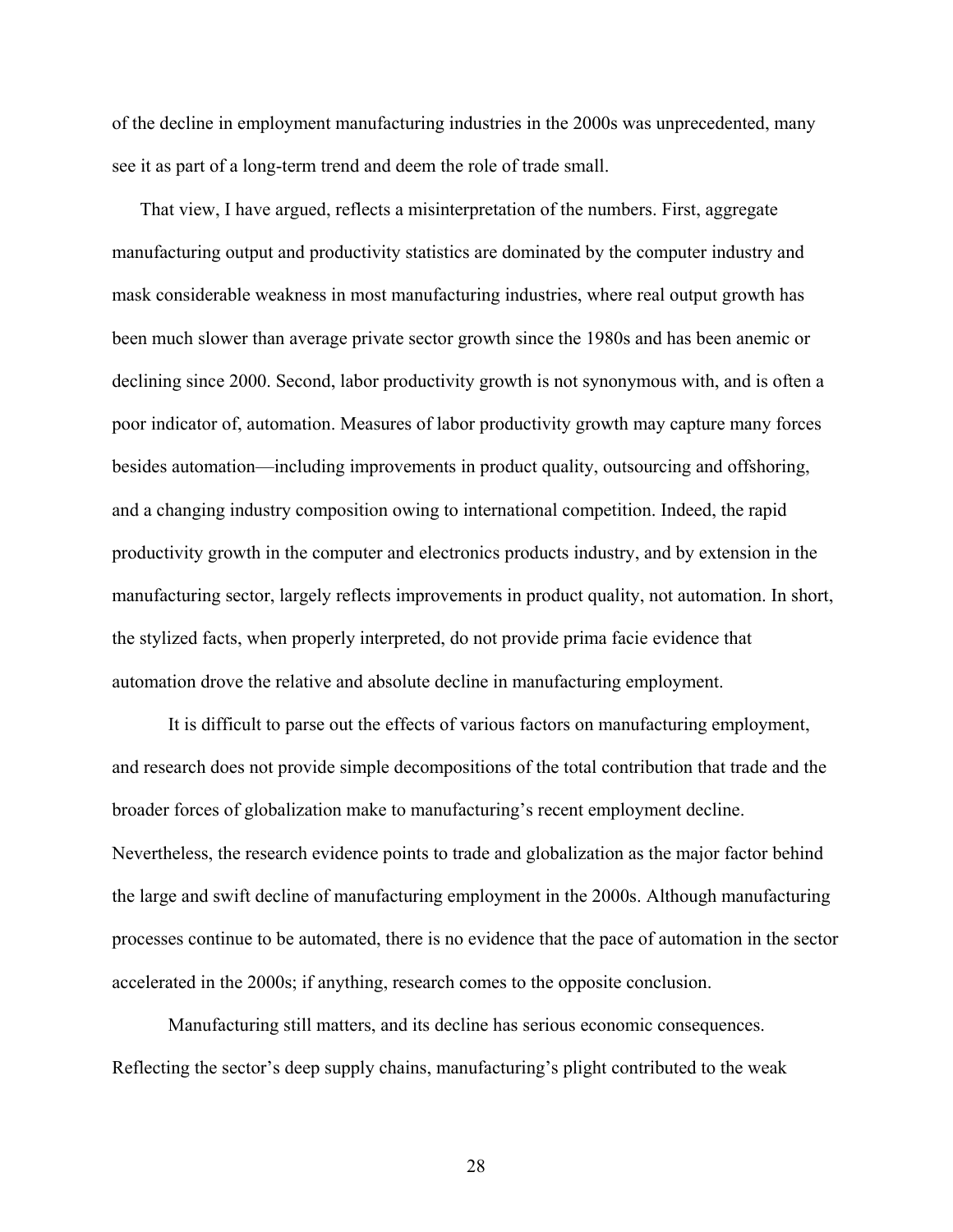employment growth and poor labor market outcomes prevailing during much of the 2000s. Research shows that such large-scale shocks have persistent adverse effects on affected communities and their residents, though these costs rarely are fully considered in policy making (Klein, Schuh, and Triest 2003). In addition, because manufacturing accounts for a disproportionate share of R&D, the health of manufacturing industries has important implications for innovation in the economy. The widespread denial of domestic manufacturing's weakness and globalization's role in its employment collapse has inhibited much-needed, informed debate over trade policies.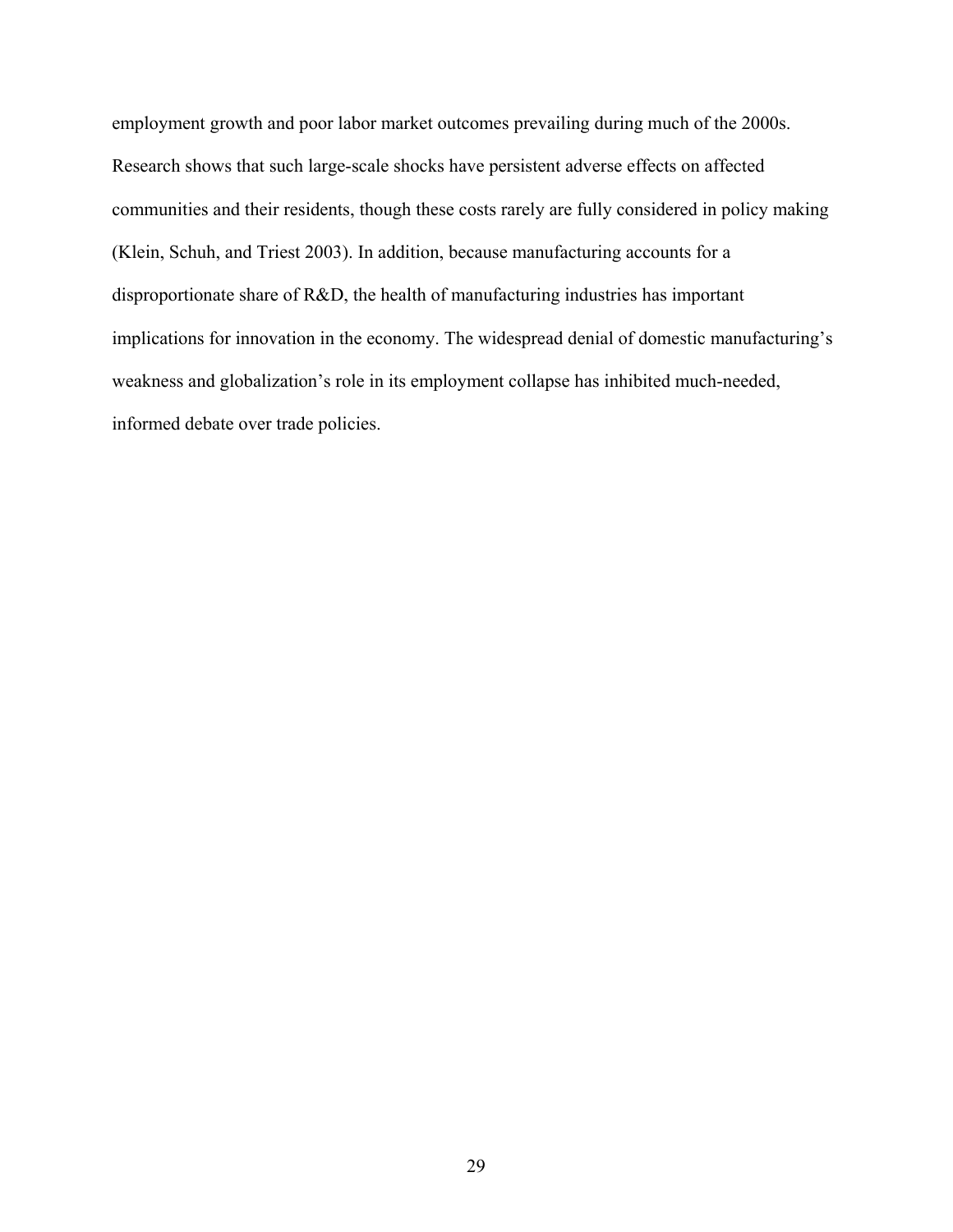#### **References**

- Acemoglu, Daron, David Autor, David Dorn, Gordon H. Hanson, and Brendan Price. 2014. "The Return of the Solow Paradox? IT, Productivity, and Employment in U.S. Manufacturing." *American Economic Review: Papers and Proceedings* 104(5): 394–399.
	- ———. 2016. "Import Competition and the Great U.S. Employment Sag of the 2000s." *Journal of Labor Economics* 34(S1, Part 2): S141–S198.
- Acemoglu, Daron, and Pascual Restrepo. 2017. "[Robots and Jobs: Evidence from U.S.](http://www.nber.org/papers/w23285) Labor [Markets](http://www.nber.org/papers/w23285)." NBER Working Paper No. 23285. Cambridge, MA: National Bureau of Economic Research.
- Atkinson, Robert D., Scott M. Andes, Luke A. Stewart, and Stephen J. Ezell. 2012. *Worse Than the Great Depression: What Experts Are Missing about American Manufacturing's Decline.* Washington, DC: Information Technology and Innovation Foundation.
- Autor, David H., David Dorn, and Gordon H. Hanson. 2013. "The China Syndrome: Local Labor Market Effects of Import Competition in the United States." *American Economic Review* 103(6): 2121–2168.
- -. 2015. "Untangling Trade and Technology: Evidence from Local Labor Markets." *Economic Journal* 125: 621–646.
- Autor, David, David Dorn, Gordon H. Hanson, Gary Pisano, and Pian Shu. 2017. "[Foreign](http://www.nber.org/papers/w22879)  [Competition and Domestic Innovation: Evidence from U.S. Patents](http://www.nber.org/papers/w22879)." NBER Working Paper No. 22879. Cambridge, MA: National Bureau of Economic Research.
- Baily, Martin Neil, and Barry P. Bosworth. 2014. "U.S. Manufacturing: Understanding Its Past and Potential Future." *Journal of Economic Perspectives* 28(1): 3–26.
- Basker, Emek, Lucia Foster, and Shawn Klimek. 2017. *Customer-Employee Substitution: Evidence from Gasoline Stations*. Washington, DC: U.S. Census Bureau.
- Benedetto, John. 2018. "Trends in Manufacturing Employment in the Largest Industrialized Economies during 1998-2014." *USITC Executive Briefings on Trade*, April. Washington, DC: U.S. International Trade Commission.
- Bergsten, C. Fred. 2014. "Addressing Currency Manipulation through Trade Agreements." Policy Brief PB14-2. Washington, DC: Peterson Institute for International Economics.
- Berlingieri, Giuseppe. 2014. "Outsourcing and the Rise of Services." Centre for Economic Performance Working Paper No. 1199. London: London School of Economics and Political Science.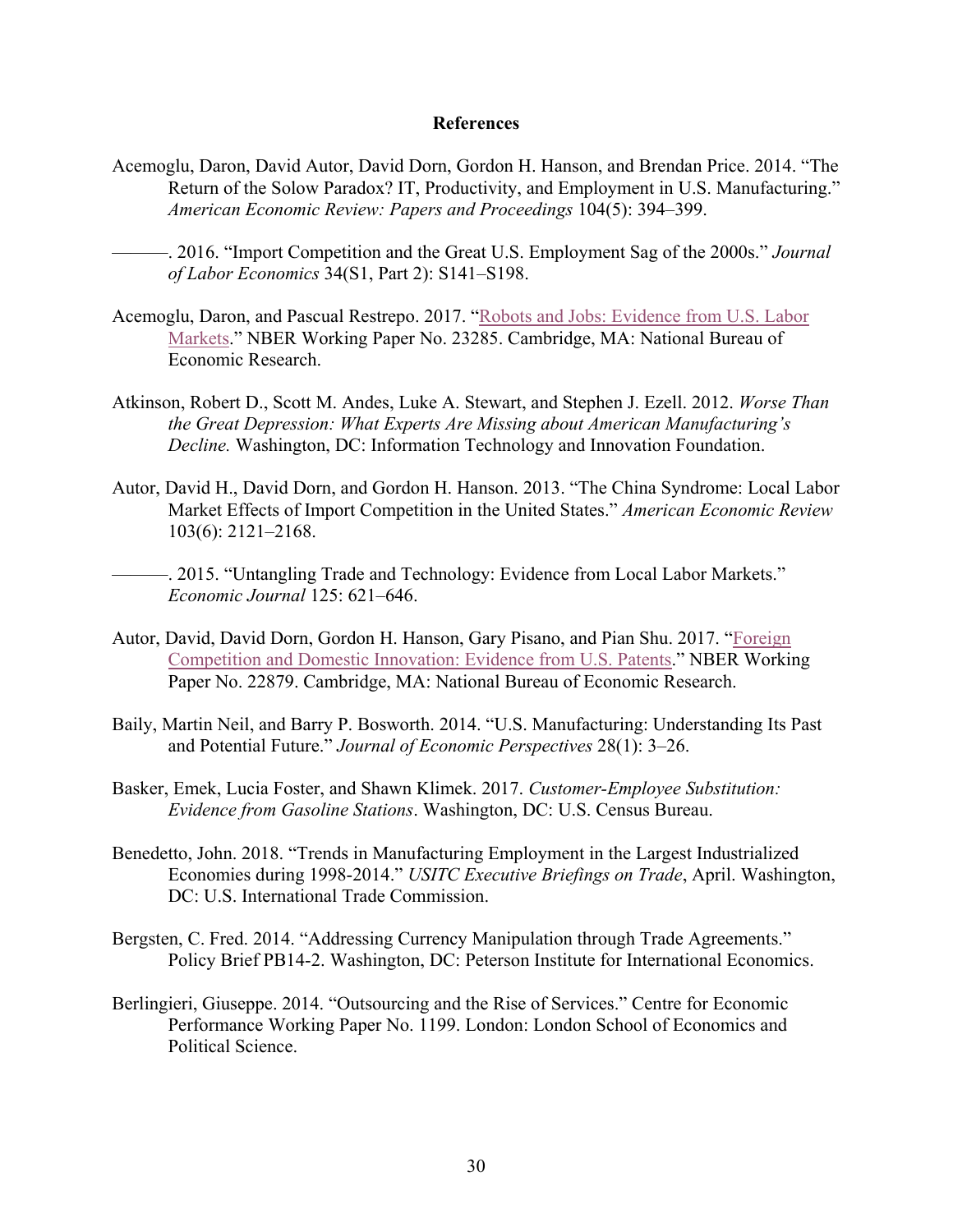- Bloom, Nicholas, Mirko Draca, and John van Reenen. 2016. "Trade Induced Technical Change? The Impact of Chinese Imports on Innovation, IT, and Productivity." *Review of Economic Studies* 83(1): 87–117.
- Boehm, Christoph E., Aaron Flaaen, and Nitya Pandalai-Nayar. 2015. "Multinationals, Offshoring, and the Decline of U.S. Manufacturing." Unpublished paper. Ann Arbor, MI: University of Michigan.
- Brynjolfsson, Erik, and Andrew McAfee. 2011. *Race Against the Machine: How the Digital Revolution Is Accelerating Innovation, Driving Productivity, and Irreversibly Transforming Employment and the Economy*. Lexington, MA: Digital Frontier Press.
- Byrne, David M., Stephen D. Oliner, and Daniel E. Sichel. 2015. "How Fast Are Semiconductor Prices Falling?" NBER Working Paper No. 21074. Cambridge, MA: National Bureau of Economic Research.
- Campbell, Douglas. 2017. "Relative Prices, Hysteresis, and the Decline of American Manufacturing." Unpublished paper. Moscow, Russia: New Economic School.
- Carrington, William J., and Bruce C. Fallick. 2017. "Why Do Earnings Fall with Job Displacement?" *Industrial Relations* 56(4): 688–722.
- Charles, Kerwin Kofi, Erik Hurst, and Matthew J. Notowidigdo. 2016. "The Masking of the Decline in Manufacturing Employment by the Housing Bubble." *Journal of Economic Perspectives* 30(2): 179–200.
- De Loecker, Jan, and Jan Eeckhout. 2017. "The Rise of Market Power and the Macroeconomic Implications." NBER Working Paper No. 23687. Cambridge, MA: National Bureau of Economic Research.
- DeLong, J. Bradford. 2017. "NAFTA and Other Trade Deals Have Not Gutted American Manufacturing—Period." Vox Media. [https://www.vox.com/the-big](https://www.vox.com/the-big-idea/2017/1/24/14363148/trade-deals-nafta-wto-china-job-loss-trump)[idea/2017/1/24/14363148/trade-deals-nafta-wto-china-job-loss-trump](https://www.vox.com/the-big-idea/2017/1/24/14363148/trade-deals-nafta-wto-china-job-loss-trump) (accessed June 5, 2018).
- Dey, Matthew, Susan N. Houseman, and Anne E. Polivka. 2012. "Manufacturers' Outsourcing to Staffing Services." *Industrial and Labor Relations Review* 65(3): 533–559.
	- \_\_\_\_\_. 2017. ["Manufacturers' Outsourcing to Temporary Help Services: A Research Update](https://www.bls.gov/osmr/pdf/ec170010.pdf)." Working Paper No. 493. Washington, DC: U.S. Bureau of Labor Statistics, Office of Employment and Unemployment Statistics.
- Dix-Carneiro, Rafael, and Brian K. Kovak. 2017. "Trade Liberalization and Regional Dynamics." *American Economic Review* 107(10): 2908–2946.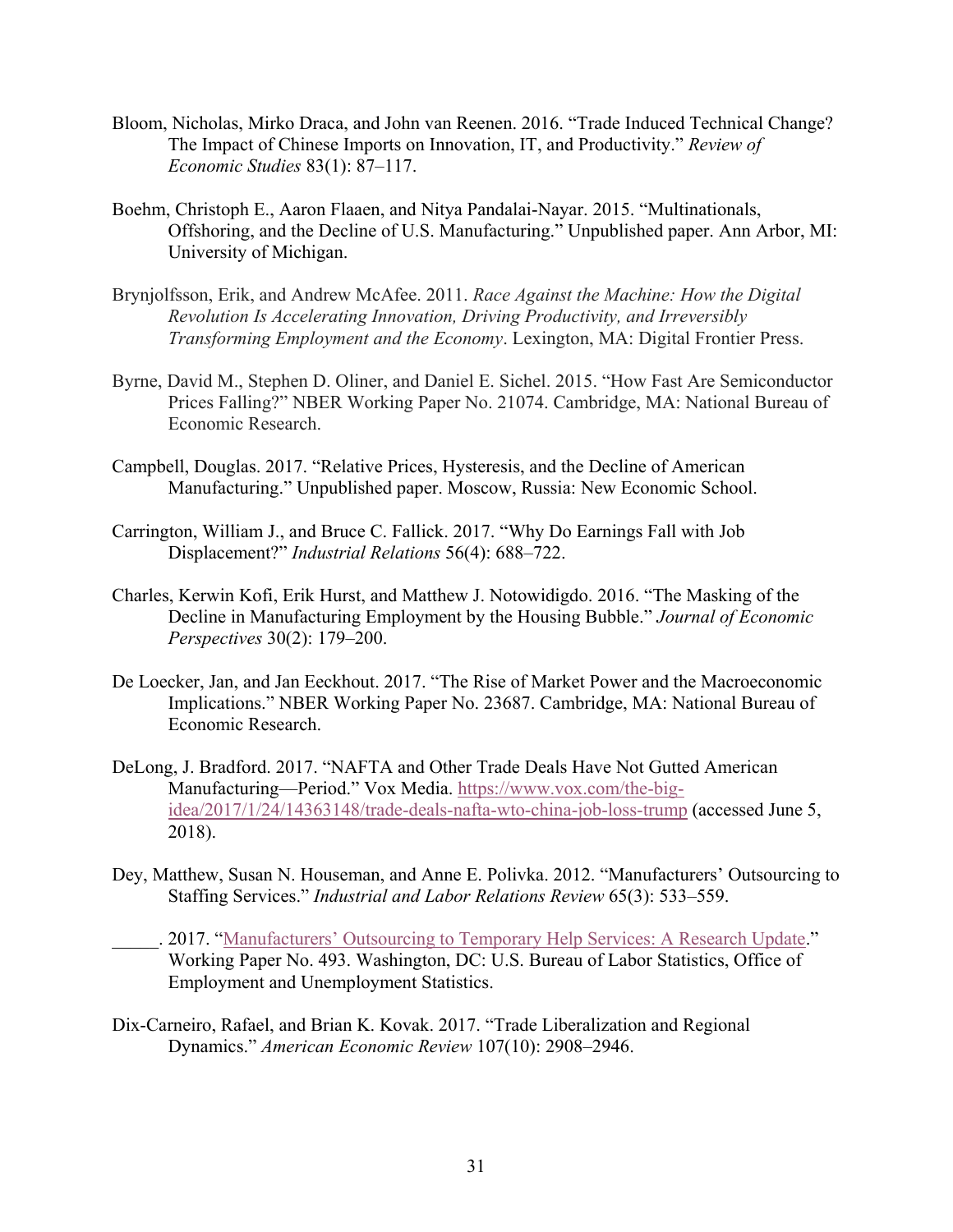- Elsby, Michael W., Bart Hobijn, and Aysegul Sahin. 2013. "The Decline of the U.S. Labor Share." *Brookings Papers on Economic Activity* 2013(2): 1–63.
- Fort, Teresa C., Justin R. Pierce, and Peter K. Schott. 2018. "New Perspectives on the Decline of US Manufacturing Employment." *Journal of Economic Perspectives* 32(2): 47–72.
- Harrison, Ann, and Margaret McMillan. 2011. "Offshoring Jobs? Multinationals and U.S. Manufacturing Employment." *Review of Economics and Statistics* 93(11): 857–875.
- Holmes, Thomas J. 2011. "The Case of the Disappearing Large-Employer Manufacturing Plants: Not Much of a Mystery After All." Economic Policy Paper 11-4. Minneapolis, MN: Federal Reserve Bank of Minneapolis.
- Houseman, Susan N., Timothy J. Bartik, and Timothy Sturgeon. 2015. "[Measuring](http://research.upjohn.org/up_press/232/)  [Manufacturing: How the Computer and Semiconductor Industries Affect the Numbers](http://research.upjohn.org/up_press/232/)  [and Perceptions.](http://research.upjohn.org/up_press/232/)" In *Measuring Globalization: Better Trade Statistics for Better Policy— Volume I. Biases to Price, Output, and Productivity Statistics from Trade*, Susan N. Houseman and Michael Mandel, eds. Kalamazoo, MI: W.E. Upjohn Institute for Employment Research, pp. 151–194.
- Houseman, Susan, Christopher Kurz, Paul Lengermann, and Benjamin Mandel. 2011. "[Offshoring Bias in U.S. Manufacturing](http://research.upjohn.org/jrnlarticles/155/)." *Journal of Economic Perspectives* 25(2): 111– 132.
- Jacobson, Louis S., Robert J. LaLonde, and Daniel G. Sullivan. 1993. "Earnings Losses of Displaced Workers." *American Economic Review* 83(4): 685–709.
- Klein, Michael W., Scott Schuh, and Robert K. Triest. 2003. *Job Creation, Job Destruction, and International Competition*. Kalamazoo, MI: W.E. Upjohn Institute for Employment Research.
- Lawrence, Robert Z., and Lawrence Edwards. 2013. "U.S. Employment Deindustrialization: Insights from History and the International Experience." Policy Brief No. PB13-27. Washington, DC: Peterson Institute for International Economics.
- Mandel, Michael, and Diana G. Carew. 2012. "Measuring the Real Impact of Imports on Jobs." PPI policy memo. Washington, DC: Progressive Policy Institute.
- Moretti, Enrico. 2010. "Local Multipliers." *American Economic Review: Papers and Proceedings* 100: 1–7.
- Muro, Mark. 2016. "Manufacturing Jobs Aren't Coming Back." *MIT Technology Review*, November 18. [https://www.technologyreview.com/s/602869/manufacturing-jobs-arent](https://www.technologyreview.com/s/602869/manufacturing-jobs-arent-coming-back/)[coming-back/](https://www.technologyreview.com/s/602869/manufacturing-jobs-arent-coming-back/) (accessed June 5, 2018).
- Pierce, Justin, and Peter Schott. 2016. "The Surprisingly Swift Decline of U.S. Manufacturing Employment." *American Economic Review* 106(7): 1632–1662.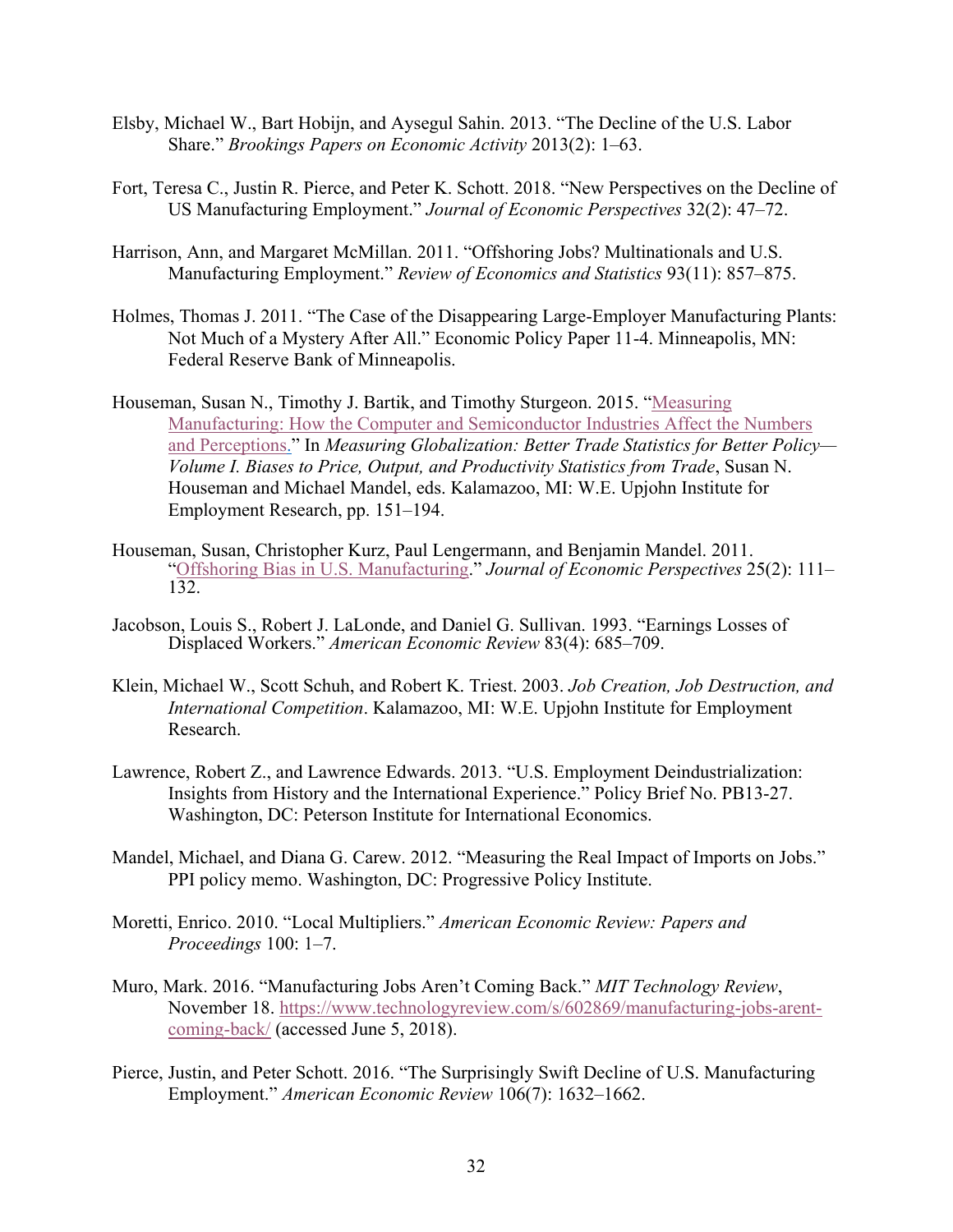- \_\_\_\_\_. 2017. "[Investment Responses to Trade Liberalization: Evidence from U.S. Industries and](http://www.nber.org/papers/w24071)  [Establishments](http://www.nber.org/papers/w24071)." NBER Working Paper No. 24071. Cambridge, MA: National Bureau of Economic Research.
- Schmalensee, Richard. 2018. "The Curious Collapse of U.S. Manufacturing Labor Productivity Growth after 2010." Cambridge, Massachusetts Institute of Technology. Unpublished manuscript.
- Setser, Brad. 2017. "[U.S. Manufacturing Exports](https://www.cfr.org/blog/us-manufacturing-exports-excluding-nafta-are-surprisingly-small)—Excluding NAFTA—Are Surprisingly [Small.](https://www.cfr.org/blog/us-manufacturing-exports-excluding-nafta-are-surprisingly-small)" *Follow the Money* (blog), Council on Foreign Relations, February 22.
- von Wachter, Till. 2010. "Summary of the Literature on Job Displacement in the U.S. and EU: What We Know and What We Would Like to Know." In *Wage Structures, Employment Adjustments, and Globalization*, David Marsden and François Rycx, eds. Basingstoke, UK: Palgrave Macmillan, pp. 64–121.
- von Wachter, Till, Jae Song, and Joyce Manchester. 2009. "Long-Term Earnings Losses Due to Mass Layoffs during the 1982 Recession: An Analysis Using Longitudinal Administrative Data from 1974 to 2004." Unpublished manuscript.
- Whelan, Karl. 2000. "A Guide to the Use of Chain Aggregated NIPA Data." Washington, DC: Federal Reserve Board. <https://www.federalreserve.gov/pubs/feds/2000/200035/200035pap.pdf> (accessed June 5, 2018).
- Williams, Brendan, and Erick Sager. 2018. "A New Vehicles Transaction Price Index: Offsetting the Effects of Price Discrimination and Product Cycle Bias with a Year-Over-Year Index." Washington, DC: U.S. Bureau of Labor Statistics. [https://www.unece.org/fileadmin/DAM/stats/documents/ece/ces/ge.22/2018/BLS\\_Poster.](https://www.unece.org/fileadmin/DAM/stats/documents/ece/ces/ge.22/2018/BLS_Poster.pdf) [pdf](https://www.unece.org/fileadmin/DAM/stats/documents/ece/ces/ge.22/2018/BLS_Poster.pdf) (accessed June 5, 2018).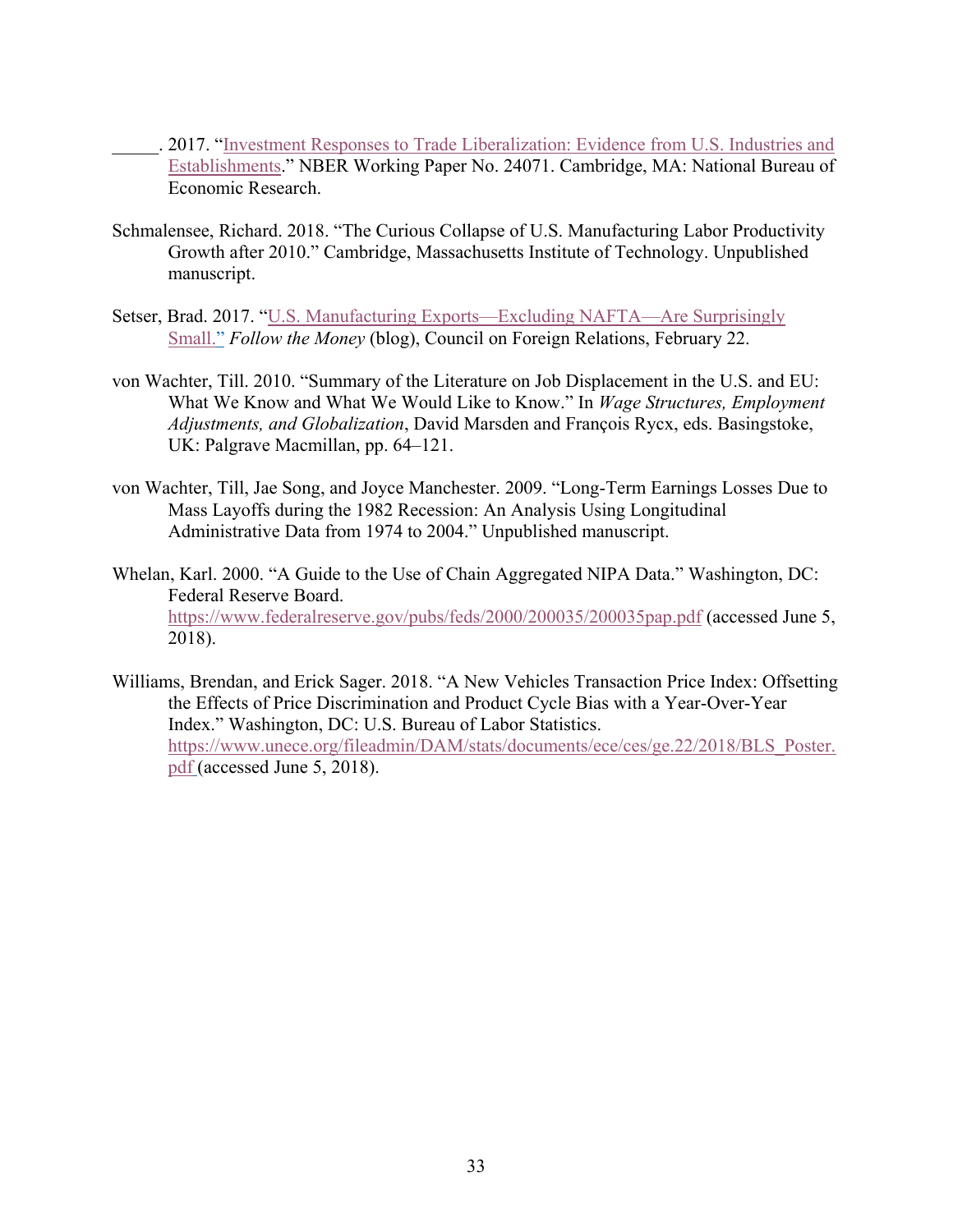

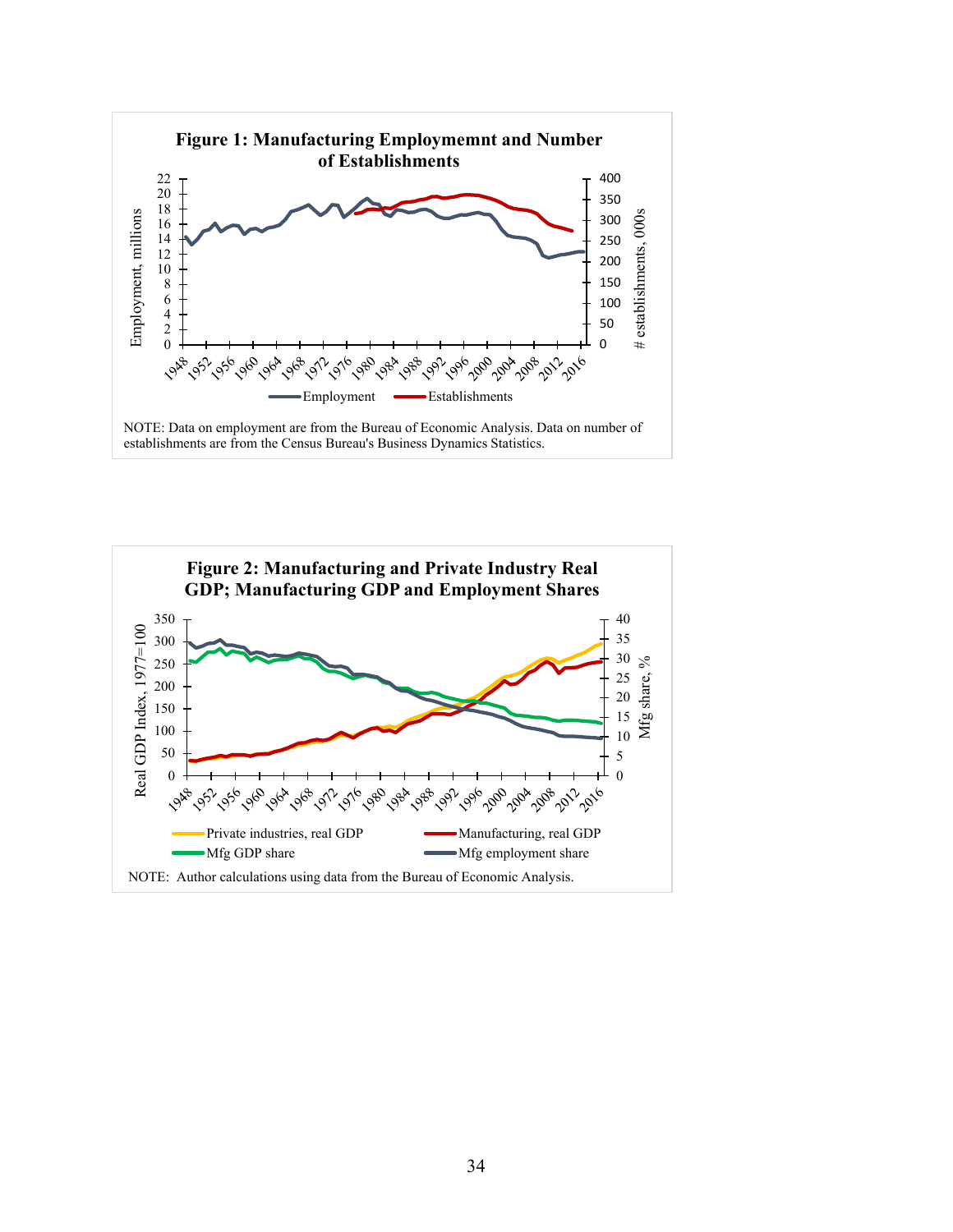

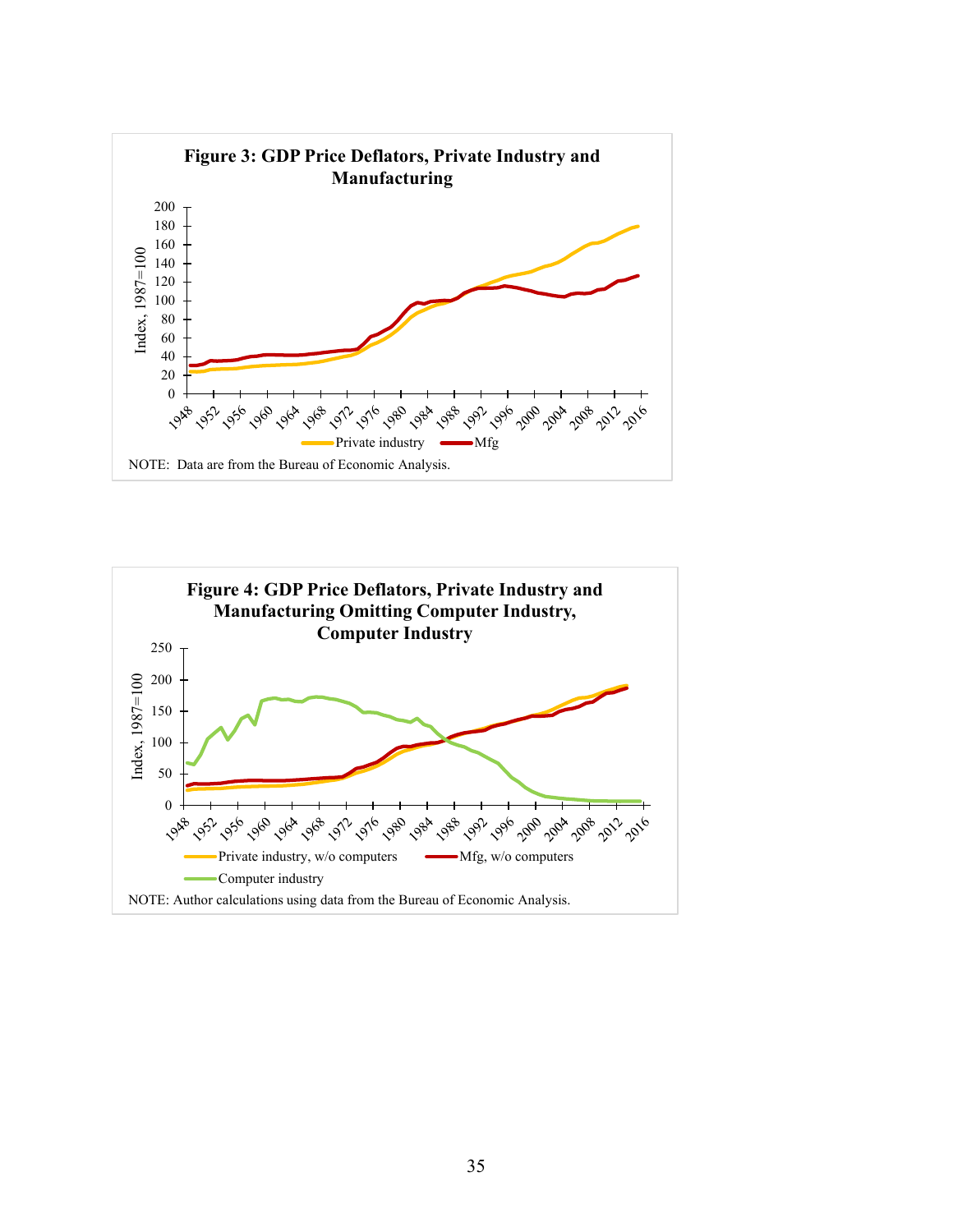